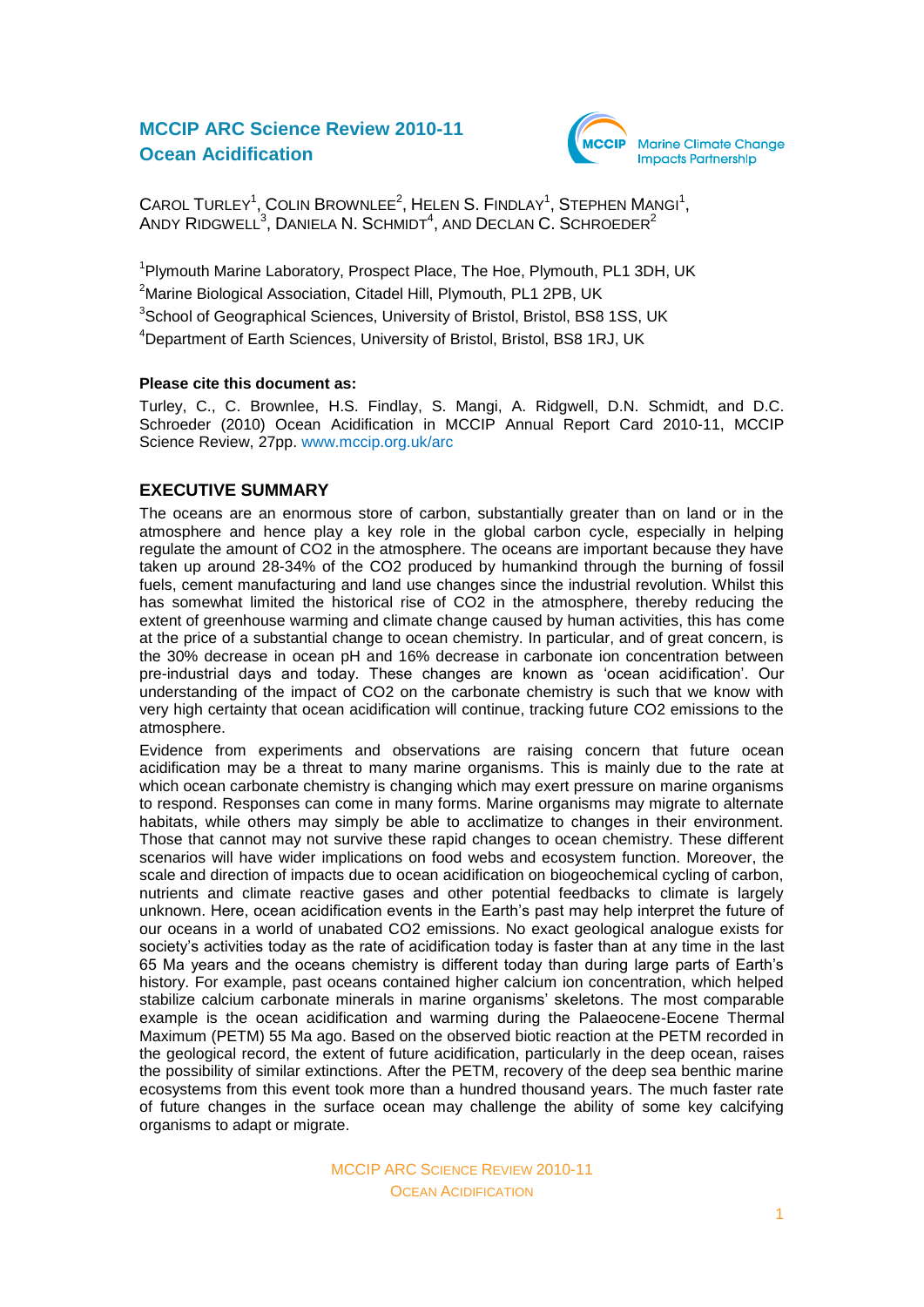At present, the socio-economic impacts of ocean acidification are difficult to predict. However, the goods and services provided by the marine environment to the UK are important, for example, multi million pound fisheries, fish meal and aquaculture industries employing tens of thousands of people and if impacted by ocean acidification could have a direct economic impact. Globally coral reefs have been valued at \$30 billion providing food, tourism and shore protection so any threat to them will be important for the economics of some of UK"s overseas territories.

Ocean acidification is a global scale threat but impacts will be felt at the local and regional scale. It is therefore likely that UK coastal waters, ecosystems and habitats will be impacted this century as CO2 emissions continue to rise. The only way of reducing the impact of ocean acidification is the urgent and substantial reduction of these emissions.

## **FULL REVIEW**

#### **1. What is already happening?**

#### **Ocean Carbonate Chemistry**

#### *The ocean carbon reservoir and changes to ocean chemistry*

The oceans are a major part of the Earth"s carbon cycle, with estimates of the preindustrial ocean carbon reservoir of  $\sim 38000$  PgC (petagrams, 10<sup>12</sup> kg, of carbon; 1 PgC equals and is sometimes written as 1 Gt carbon), compared with ~700 PgC in the atmosphere and <1170 PgC in the terrestrial biosphere (reviewed in Royal Society, 2005). Oceans act as an important carbon sink, absorbing more  $CO<sub>2</sub>$  than they release into the atmosphere. About a quarter of all anthropogenic  $CO<sub>2</sub>$  released into the atmosphere since the beginning of the industrial revolution has been absorbed by the World"s oceans (Sabine *et al*., 2004). Ocean uptake of anthropogenic  $CO<sub>2</sub>$  has therefore buffered climate change by restricting the rate of rise in atmospheric concentration of this greenhouse gas. However, when the  $CO<sub>2</sub>$ reacts with seawater the concentration of the bicarbonate ion  $(HCO<sub>3</sub>)$  increases, while the amount of carbonate ions  $(CO_3^2)$  and pH of the surface ocean waters decrease (Figure 1). This has already had a significant impact on ocean chemistry, with estimates of mean surface ocean pH decrease of ~0.1 (equivalent to a ~30% increase in hydrogen ion  $(H<sup>+</sup>)$  concentration), starting from a value of ~8.18 around the time of the industrial revolution (Caldeira & Wickett, 2003; Figure 2). This pH drop is significantly larger than the seasonal pH variability of 0.03 to 0.04 due to changes in temperature and photosynthesis (Keeling *et al.*, 2004; Santana-Casiano *et al*., 2007). Long term oceanographic time series stations corroborate this model and observed, after removal of seasonal variability, an annual rate of decline in surface ocean pH of  $0.0019 \pm 0.00025$  a<sup>-1</sup> over the last two decades (IPCC, 2007; Doney *et al*., 2009).



*Figure 1. Relative proportions of the three inorganic forms of CO2 dissolved in seawater. The green arrows at the top indicate the narrow range of pH (7.5–8.5) that is likely to be found in the oceans now and in the future. Note the ordinate scale (vertical axis) is plotted logarithmically. From Royal Society (2005).*

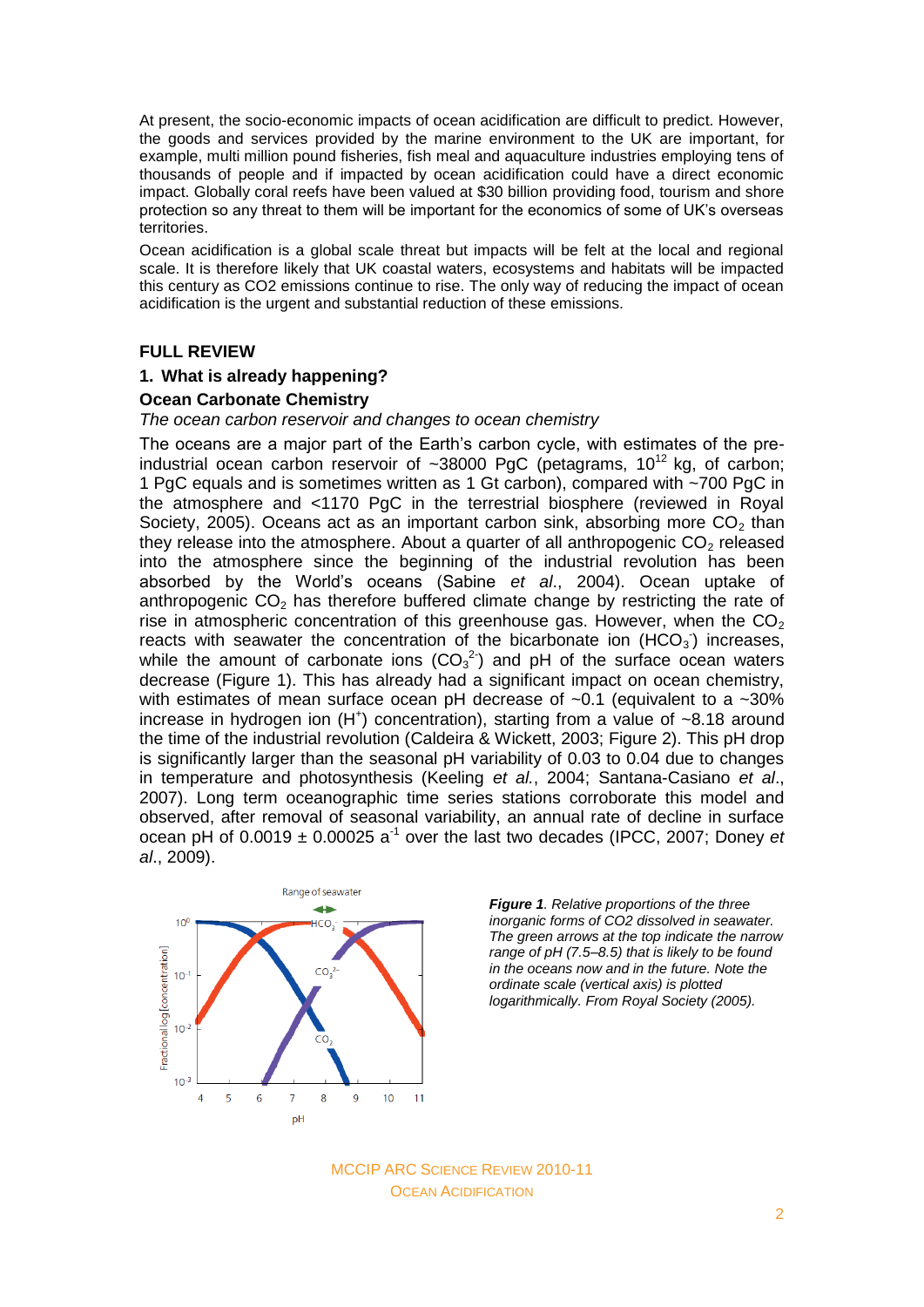

*Figure 2. Projected changes in ocean pH from a model scenario of continued use of all known fossil fuel reserves. From Caldeira & Wickett (2003).*

# *Changes to aragonite and calcite saturation*

Along with temperature and salinity, the concentration of  $CO<sub>3</sub><sup>2</sup>$  directly influences the saturation state, and consequently the rate of dissolution and formation of calcium carbonate (CaCO<sub>3</sub>) minerals in the ocean. The saturation state ( $\Omega$ ) is used to express the degree of CaCO<sub>3</sub> saturation in seawater. The three main mineral forms of CaCO<sub>3</sub> produced by organisms are, in order of least soluble to most soluble: calcite, aragonite and magnesium-calcite. The solubility differences lead to different saturation states geographically at the ocean surface. Today, the vast majority of the surface ocean is supersaturated with respect to mineral CaCO<sub>3</sub> ( $\Omega$ > 1). The larger this value the easier it will be for organisms that produce  $CaCO<sub>3</sub>$  shells, skeletons and liths (Where  $\Omega$ < 1, seawater is undersaturated and dissolves carbonates.) Increasing ocean acidification is lowering the carbonate ion concentration and hence magnesium-calcite, aragonite and calcite saturation states are all decreasing. The physiology of each organism will also be important in determining their vulnerability to decreasing saturation state (see below).

### *Shoaling of the saturation horizons*

The saturation state with respect to these minerals does not just vary from the poles to the tropics but also with water depth because solubility strongly depends on pressure. The depth at which these calcium carbonate minerals start to dissolve is known as the saturation horizon. Aragonite is more soluble than calcite and therefore the aragonite saturation horizon (ASH) is in shallower water than the calcite saturation horizon (CSH). Due to differences in ocean chemistry, the depths of these horizons naturally vary between the ocean basins. For instance, the ASH is <600m in the North Pacific but is over 2000 m deep in the North Atlantic (Guinotte *et al.*, 2006). As anthropogenic  $CO<sub>2</sub>$  invades the ocean interior and carbonate ion concentrations are reduced, the saturation horizons will progressively shoal. Hence, locations on some continental slopes that were once bathed in super-saturated waters will find themselves in under-saturated conditions with carbonate minerals starting to dissolve.

### *Upwelling of CO<sup>2</sup> rich waters*

Intermediate waters from below the depth of the ASH, which are naturally rich in  $CO<sub>2</sub>$ , can be seasonally upwelled onto the shelf seas of the western edge of continents. A recent study off the western coast of North America found that these undersaturated and low pH (7.6) waters bath the shelf from February to September (Feely *et al*., 2008). A further reduction of ocean pH due to anthropogenic  $CO<sub>2</sub>$  addition will extend the duration of exposure of the shelf biota to these corrosive waters. Other upwelling regions that do not currently experience undersaturated conditions at any time of the year may start to do so seasonally. This first, seasonal incidence of under-saturated conditions will occur before the often annual predictions of large scale ocean models.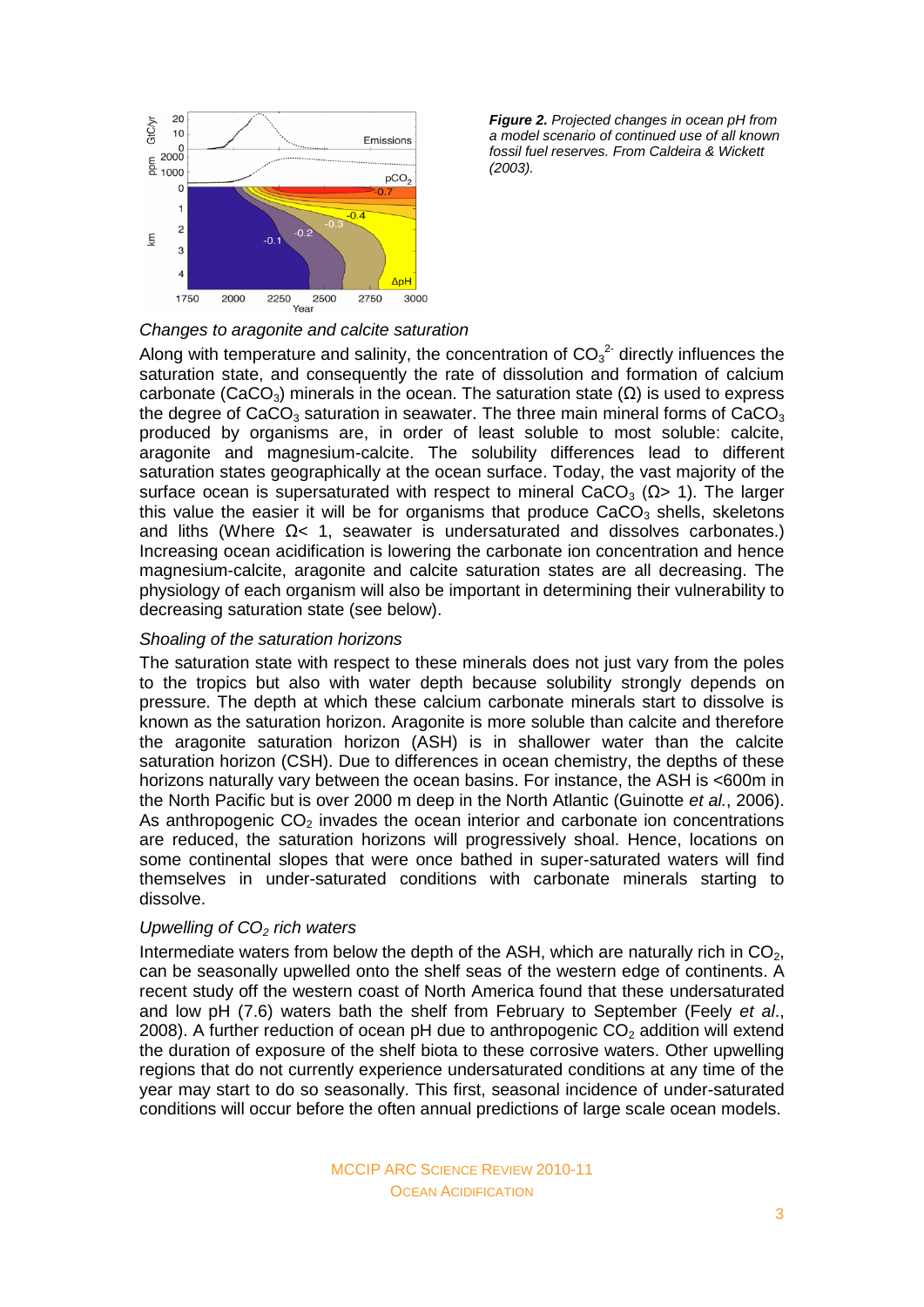## *Coastal waters*

The limited information available regarding seawater chemistry on coastal shelf seas has indicated that there is a greater range of pH nearshore than in open oceans as a result of terrestrial influences such as river run-off and nutrient enrichment as well as large temperature and salinity fluctuations (Hinga, 2002; Blackford & Gilbert, 2007). This large natural variability may mean that organisms from the coastal shelf sea are less susceptible to changes in pH than open ocean organisms as they may have a greater ability and potential for adaptation.

## **Impacts to Marine Organisms**

## *Acid based regulation*

Marine organisms use ions obtained from the surrounding seawater in a number of important biological processes, including formation of mineral structures like shells or skeletons, as well as in key physiological processes. Internal pH for marine animals is normally regulated at a particular level (e.g. haemolymph pH 7.4 – 7.9 depending on species). Organisms have adapted a number of mechanisms that can, on short timescales, buffer changes in pH thereby preventing damage to internal processes and functioning.

## *Calcification*

Three major calcifying groups of organisms, the coccolithophores, foraminifera and corals account for the bulk of calcification on a global scale. These groups calcify by significantly different mechanisms that involve different degrees of complexity and organization. In the coccolithophores calcite is produced in an intracellular compartment – the coccolith vesicle which is isolated from the rest of the cell and from the external medium. The mature calcite coccoliths are secreted to the external cell surface. Impacts of changes in external pH on the calcification mechanism in coccolithophores are therefore likely to be indirect via effects on cellular mechanism of cellular pH regulation. Foraminifera produce calcite shells or tests in an extracellular compartment that is isolated from the bulk external medium. The mechanisms, by which the calcifying cells are able to exert control over the composition of this calcification space, are the subject of numerous studies (e.g. de Nooijer et al, 2008). In corals, a more complex organization of transport processes occurs at a multicellular level with spatial separation of inorganic carbon and calcium transporters in different cell types (Tambutté et al, 1996; Brownlee, 2009). Calcifying organisms are not only vulnerable through impacts on their physiology, but additionally by dissolution of their  $CaCO<sub>3</sub>$  structures. The mineralogy is species specific, and hence their susceptibility to dissolution will depend on the mineral form as well as the relative biological control that they exert on carbonate formation (reviewed by Kleypas *et al*., 2006). While coccolithophores and foraminifera produce calcite, corals produce the more soluble aragonite, as do the pteropod molluscs, certain macroalage and some other molluscs. Amorphous calcite is laid down by some species, particularly in early development stages, as the basis for carbonate formation and may be particularly susceptible to dissolution, even more so than aragonite and calcite.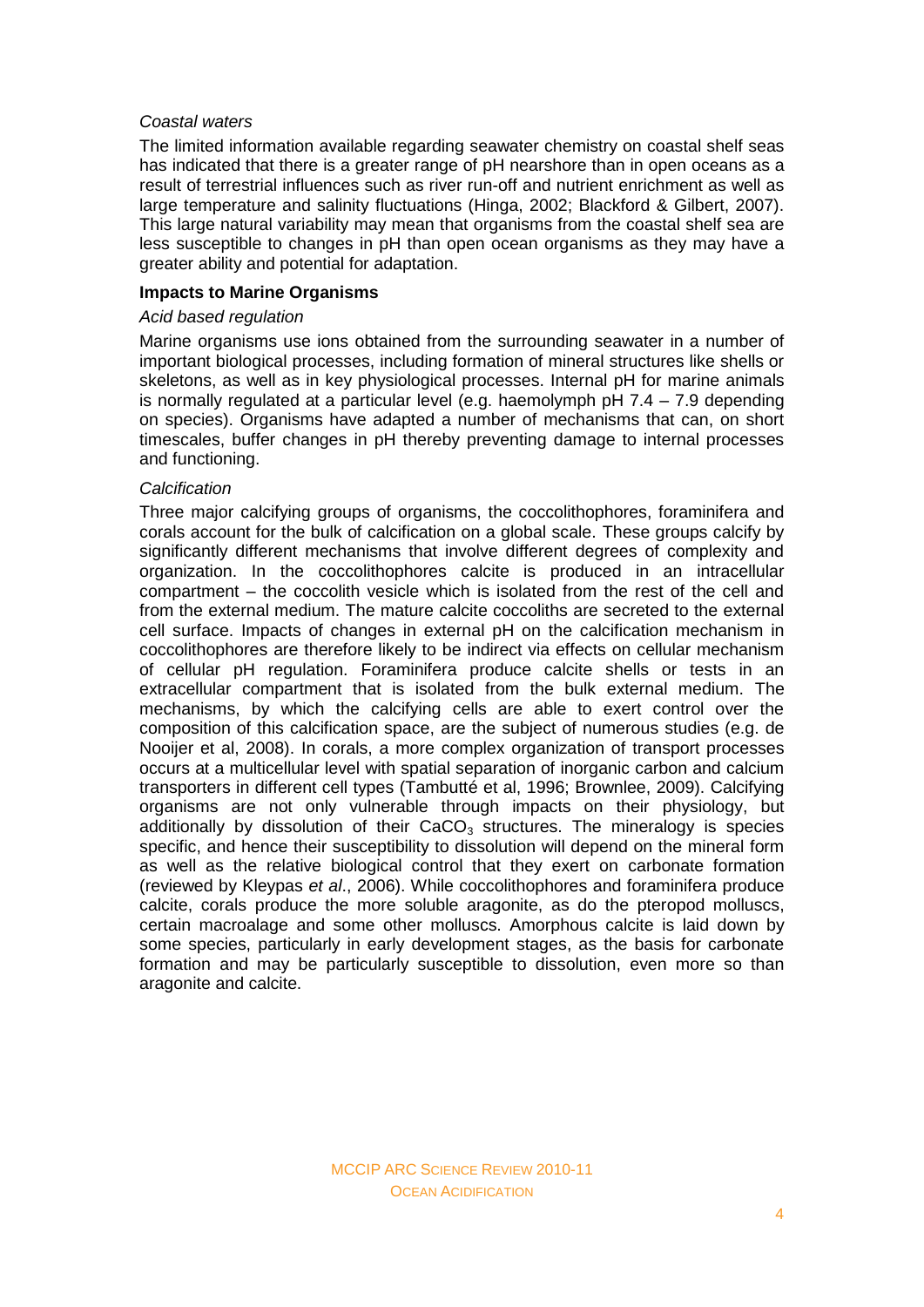# **2. What could happen in the future?**

# **Ocean Carbonate Chemistry**

## *Around UK waters*

Projection of future seawater pH around UK coastal and shelf waters is generally consistent with global projections but variability and uncertainties are greater due to riverine inputs and geochemical interactions between ocean and underlying sediments (Blackford & Gilbert, 2007).

## *Ocean acidification and relationship to climate change mitigation options*

The degree of changes to ocean chemistry, including ocean pH, will depend on the mitigation or emissions pathway society takes (Figure 3). For example, by 2100, atmospheric  $CO<sub>2</sub>$  concentrations could reach  $>800$  ppm without any mitigation of emissions causing an additional surface water pH decrease of ~0.4 pH units. Stabilizing at atmospheric  $CO<sub>2</sub>$  concentrations lower than 800 ppm would restrict the additional pH decline. For example,  $CO<sub>2</sub>$  concentrations commensurate with a desired maximum of 2°C of global warming (~450 ppm) would produce less than an additional 0.1 pH unit decline (Figure 3). Conversely, continuing unrestricted fossil fuel use past 2100 could potentially lead to a total maximum ~0.77 pH unit fall at around 2300 (Caldeira & Wickett, 2003: Figure 2).



*Figure 3. Trajectories for surface ocean pH decrease calculated for different atmospheric CO<sup>2</sup> concentration profiles leading to stabilization from 450-1000 ppm. These were calculated from the model predictions by Caldeira & Wickett (2003). From Turley (2006).*

### *Changes to aragonite and calcite saturation*

Global ocean models unanimously project reduction in calcium carbonate saturation throughout all oceans and undersaturation with respect to aragonite occurring in polar and sub polar surface waters within several decades (Orr *et al*., 2005). However there is still much uncertainty at a regional scale, as many of the models cannot resolve processes well at for example freshwater boundaries or upwelling areas, as discussed below.

## *Shoaling of the saturation horizons*

MCCIP ARC SCIENCE REVIEW 2010-11 Continued uptake of anthropogenic  $CO<sub>2</sub>$  by the ocean is moving the ASH towards the surface of the ocean at a rate of more than 1m per year, although this varies with

**OCEAN ACIDIFICATION**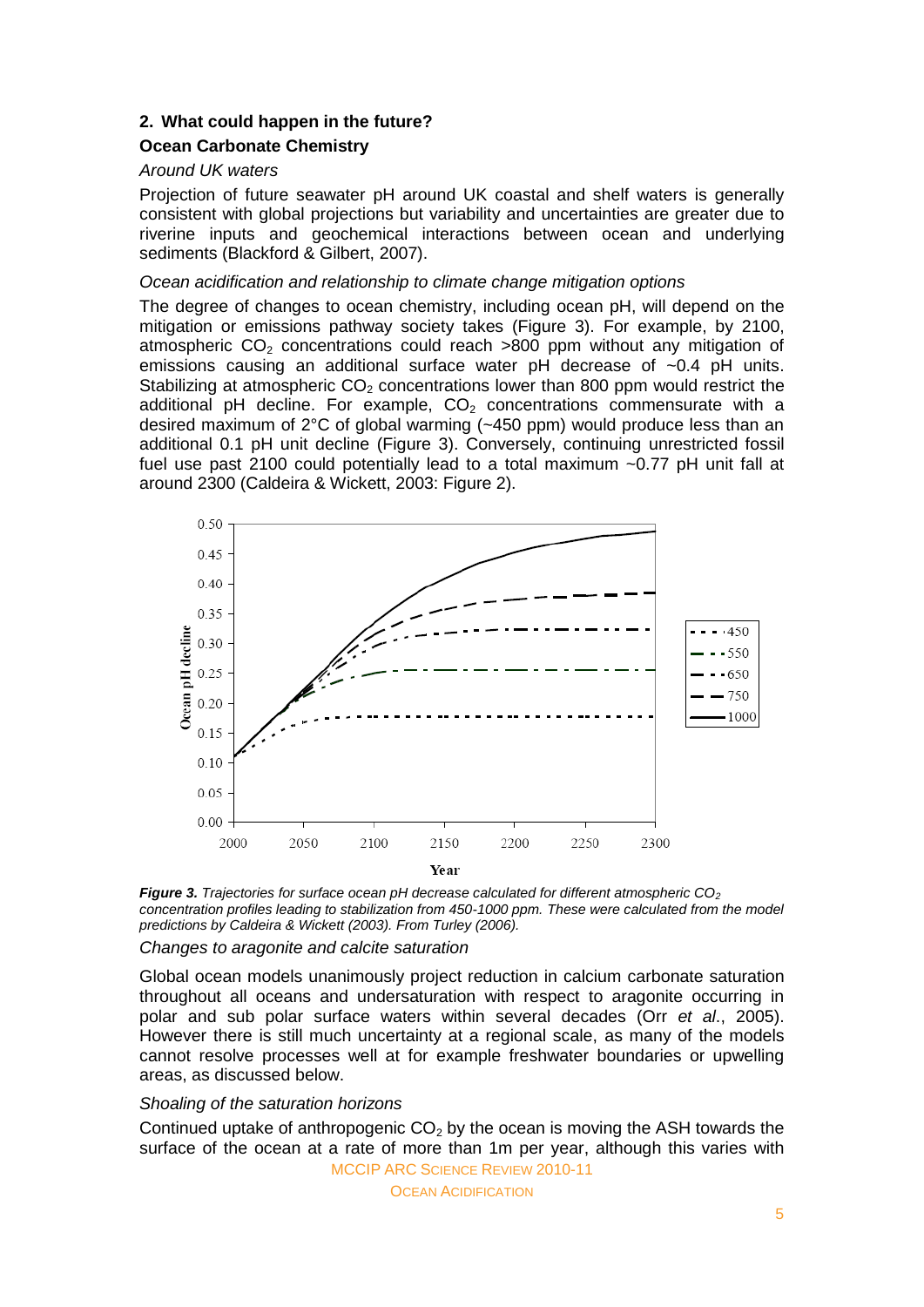location. This means that, for example, in the Southern Ocean with naturally low saturation, the saturation horizon will have shoaled by more than 700 m and reach the ocean surface by the end of the century under an IS92a emissions scenario (Orr *et al*., 2005).

## *The long term legacy of CO2 emissions on ocean chemistry*

It will take tens of thousands of years for the changes in ocean chemistry to be buffered through neutralization by calcium carbonate from sediments and hundreds of thousands for the weathering of rocks on land to eventually restore ocean pH completely (Archer & Brovkin, 2008; Archer *et al.* 2009). The only way of reducing the impacts of ocean acidification on a global scale and in a societally-relevant timeframe is through urgent and substantial reductions in anthropogenic  $CO<sub>2</sub>$  emissions.

### **Potential Impacts to Marine Organisms**

Changes in seawater chemistry caused by ocean acidification threaten to disrupt the mechanisms organisms have adapted to buffer changes in pH in order to prevent damage to internal processes and function. It is unclear how long these compensation mechanisms can function, particularly as they are energetically costly. Experiments at  $CO<sub>2</sub>$  levels equivalent to those predicted for the next 100 to 300 years have significantly impacted survival, growth and development of many marine organisms (Fabry *et al*., 2008). Many marine organisms play important roles within ecosystems so that changes to their diversity or efficiency of function could affect the ecosystems and food webs within them (Figure 4).



*Figure 4. Simple schematic of some ecosystem interactions between example organisms living in open water (fish, zooplankton, phytoplankton), coastal water (crabs, shellfish, urchins) and the sediment (brittlestars and urchins) together with arrows denoting the potential CO<sup>2</sup> impact on the organism (large width arrows denote higher vulnerability based on authors judgement from information taken from the literature).*

### *Sea bed dwelling organisms*

The UK"s regional seas provide a variety of important habitats for many benthic organisms (animals and plants that live on and in rocks, sand, mud, shingle, etc.), including commercially important species such as lobsters, crabs and shellfish (see section 5.1). There have been limited investigations into the response of key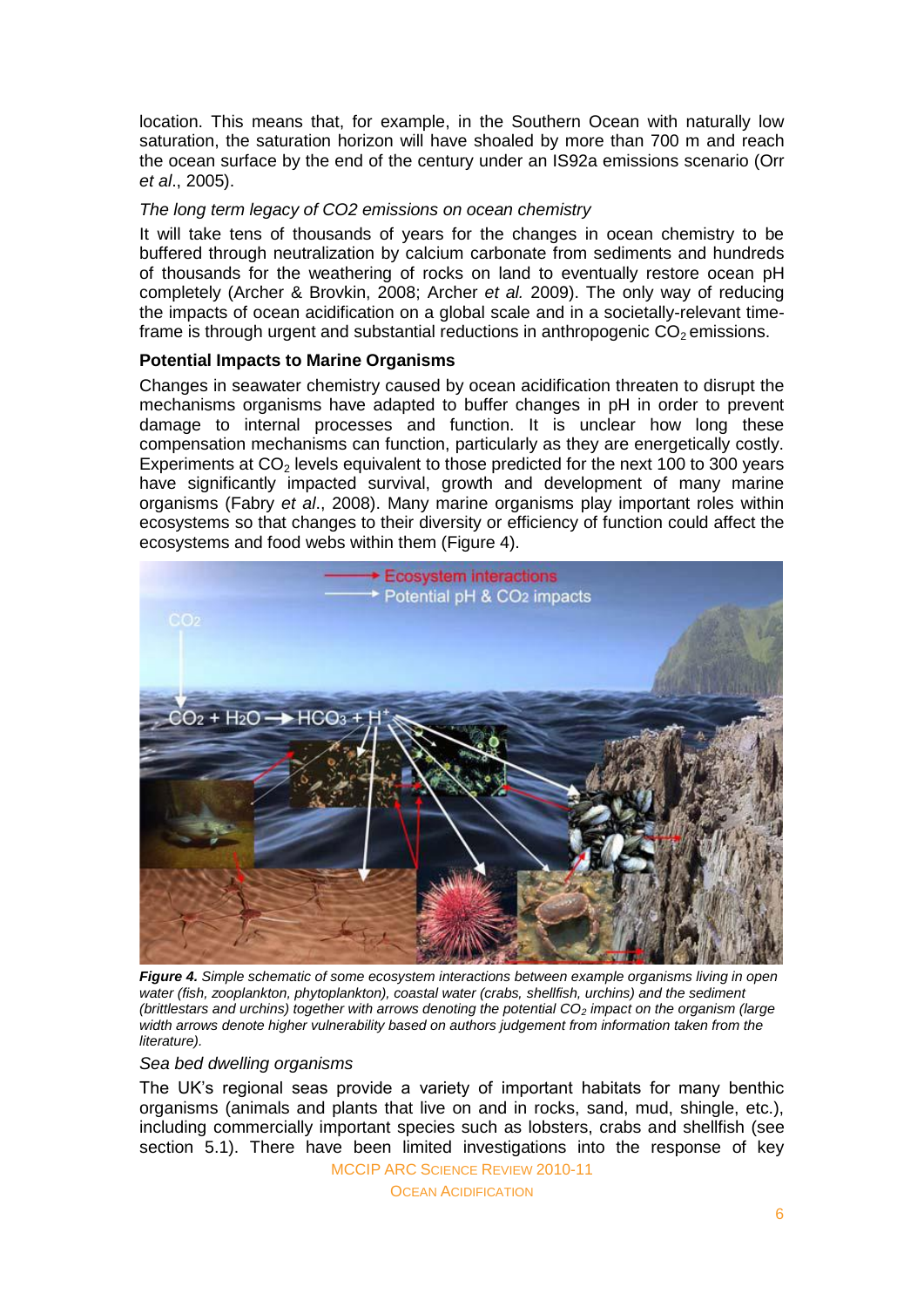organisms from these ecosystems to realistic future ocean acidification scenarios. Current investigations are limited to a number of species from a few taxonomic groups. These species have been chosen primarily because they are key model species which are well studied and much is known about their biology and ecology. They are often important for either food web dynamics or for ecosystem functioning.

Studies on sea urchins and brittlestars showed they were unable to compensate for medium-length experimental changes in seawater pH. Sea urchins were unable to maintain their internal pH balance for longer than seven days at pH 7.4 (year 2300 continued emission scenario) resulting in loss of normal body functions (Miles *et al*., 2007). In experiments at (UKCP09) low emissions levels urchins exhibited reduced growth and survival rates over several months (Shiryama & Thornton, 2005). Other experiments on brittlestars showed muscle wastage in their arms as a trade-off attempt to increase their calcification at (UKCP09) high emissions levels (Wood *et al.*, 2008). In contrast, a recent study on starfish revealed no significant decreases in calcification and an increase in feeding and growth rates resulting from ocean acidification during a medium-term experiment (70 days) at (UKCP09) high emissions levels (Gooding *et al.* 2009).

Mussels and oysters show a decrease of shell and body growth by 55% at pH 7.3 (just below the pH in year 2300 under a scenario of continued emissions) (Michaelidis *et al.,* 2005). Net calcification decreased by 25% (at UKCP09 low emissions) and 37% (at UKCP09 high emissions) in mussels and 10% (UKCP09 low emissions) and 15% (UKCP09 high emissions) in oysters (Gazeau *et al.,* 2007). Other impacts from ocean acidification found in molluscs include reduced immune response (Bibby *et al.,* 2008) and altered behaviour in relation to predatory cues (Bibby *et al.*, 2007), although these occurred at much lower pH levels than projected for the next century. Natural analogues have also been described for molluscs in estuarine systems which have a declining pH gradient along the estuary (Marshall *et al.* 2008). Marine snails were shown to have a correlating increase in shell erosion but there was a continued presence of these organisms at low pH (as low as pH 6.8) suggesting that populations persist by reducing their size and perhaps changing their metabolic processes (Marshall *et al.* 2008).

Crustaceans (crabs, lobsters, barnacles) have been shown to be somewhat more able to compensate for changes in pH (Spicer *et al.,* 2007; Pane & Barry, 2007) however they are still subject to dissolution impacts and their early life stages are proving more vulnerable (McDonald *et al.* 2009; Arnold *et al.* 2009; Findlay *et al*. 2009). Other organisms also appear to be less vulnerable, such as sediment-dwelling organisms (*Neries* worms), which may be periodically subjected to low pH in their current environment and therefore have compensation mechanisms (Widdicombe & Needham, 2007).

Aspects of early-life development, including fertilisation, larval growth and development, as well as juvenile success, have been documented to be affected by ocean acidification at pH levels projected for the end of the century (UKCP09 high emissions level) in molluscs, echinoderms, crustaceans and fish (Havenhand *et al.,* 2008; Dupont *et al.,* 2008; Findlay *et al,* 2009; Arnold *et al.* 2009; Ellis *et al.,* 2009; McDonald *et al*., 2009; Munday *et al.,* 2009; Checkley *et al.,* 2009). However, as has been shown in adults, conflicting results exist within and between species, and no clear patterns have yet been established. Many responses occur at sub-lethal levels, such as reduced development rate, reduced calcification rates, lowered growth rates. These present difficulties when making predictions as to how these impacts will alter populations, communities and the wider ecosystem.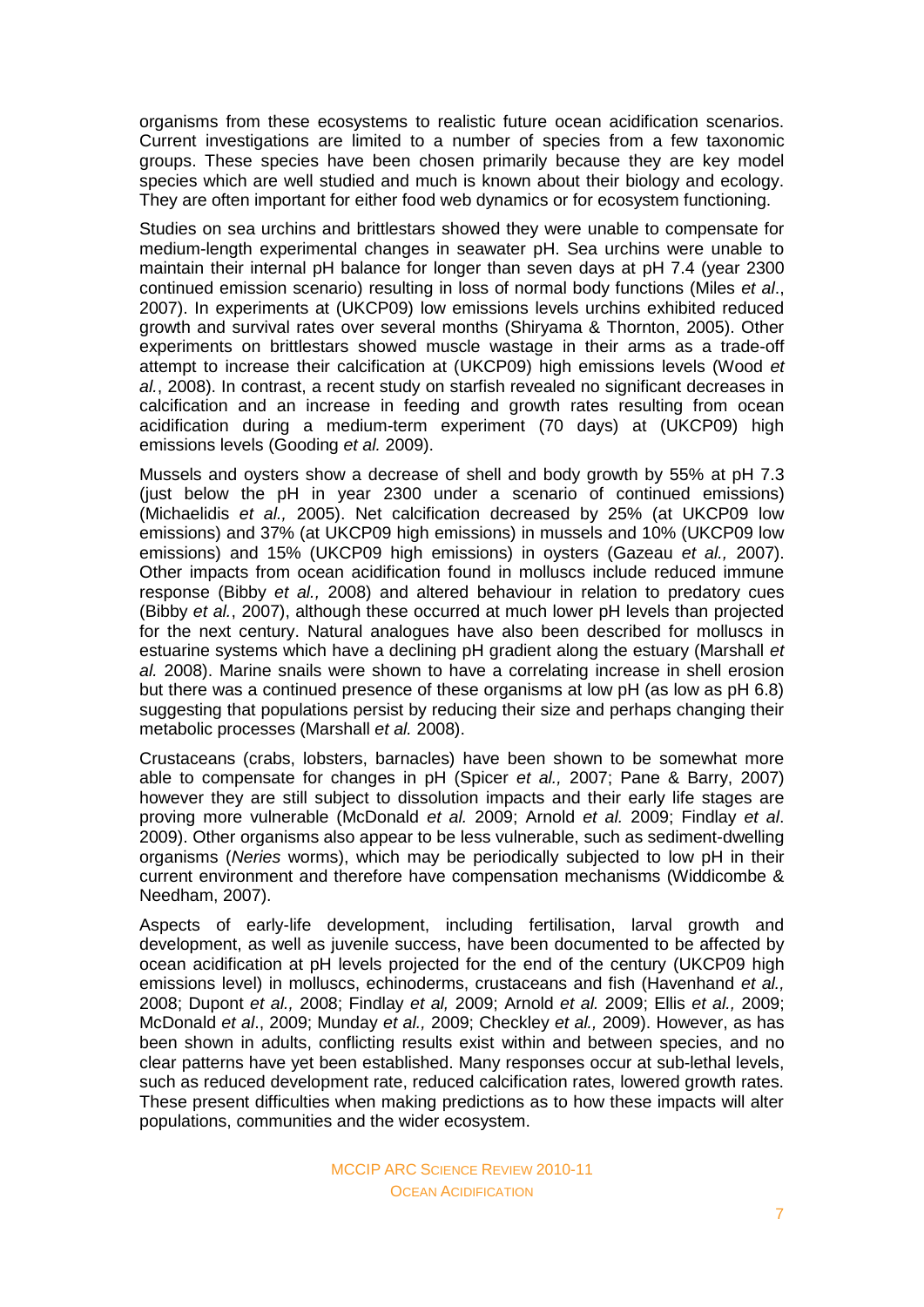These benthic organisms are not only commercially important, but also play important roles in the cycling of nutrients between the sediment and the water column (Figure 4), and as "ecosystem engineers". Sea urchins, for example, in soft sediments are bioturbators and efficiently mix the sediments; on rocky shores they modify the habitat by grazing algae and allowing diverse communities to develop. Lowered fitness of these animals could change nutrient and carbon cycling (Fernand & Brewer, 2008), potentially altering the availability of nutrients for other organisms as well as disrupting ecosystem dynamics of rocky shores or in sediments. Recent studies have shown that ocean acidification impacts nutrient fluxes from sediments: Wood *et al.* (2009) found a reduction in nitrate uptake by sediments, while Widdicombe *et al.* (2009) found an increased uptake of nitrate and a decreased uptake of phosphate by sediments as well as an increased release of ammonium and a decreased release of nitrite by sediments. Community studies in the field have shown that changes in community occur in correlation with decreasing pH (Wootton *et al.,* 2008) but major changes only occurred at pH levels much lower than expected from ocean acidification resulting from uptake of  $CO<sub>2</sub>$  from the atmosphere (Dashfield *et al.,* 2008; Widdicombe *et al.,* 2009). Coralline algae, important for habitat formation, particularly for settling larvae, showed reduced calcification rates and increased levels of mortality under lowered pH conditions (UKCP09 high emissions level) (Martin *et al.* 2008; Martin & Gattuso, 2009).

Cold-water or deep-water corals are found throughout the worlds oceans, including the European continental shelf and the UK coastline (e.g. cold-water coral, *Lophelia*). They can form large reef frameworks that persist for millennia and are biodiversity hotspots that play an important role as refuges, feeding grounds and nurseries for deep-sea organisms, including commercial fish (Guinotte *et al.,* 2006; Roberts *et al.,* 2006). Future projections of global aragonite saturation state and the depth of the ASH indicate that 70% of cold-water corals are likely to experience undersaturation this century and in some places as early as 2020 (Orr *et al.,* 2005; Guinotte *et al.,* 2006). Maier *et al.* (2009) report that calcification rates are slower during short-term incubations of cold-water corals (*Lophelia*) under (UKCP09) low and high emission scenarios, however individuals were still able to calcify. Over longer time periods however it is unknown how cold-water corals will respond to ocean acidification and it is likely that their aragonitic skeletons will experience dissolution in these corrosive waters, potentially leading to breakdown of reef structure and loss of habitat for other organisms (Turley *et al.,* 2007).

Warm water coral reefs do not grow around the UK, but are important in many of UK"s Overseas Territories (e.g. Anguilla, British Virgin Islands, etc.) located in warm, sunlit, aragonite rich waters. Coral reefs harbour an immense biodiversity and are important for shore protection. Decreasing aragonite saturation is reducing rates of coral calcification so much so that if this continues their rate of erosion will outpace calcification resulting in loss of coral structural integrity (Kleypas *et al.,* 2006; Manzello *et al*., 2008; Silverman *et al*., 2009).

### *Pelagic organisms*

Pelagic organisms, including phytoplankton, zooplankton and other organisms living in the upper water column may also be vulnerable to ocean acidification. Major migration events have occurred over the last five decades amongst plankton organisms due to rapid climatic changes. Warm-water/subtropical species were observed to move into more temperate areas and this trend seems to be accelerating over recent decades (Edwards *et al.* 2009).

Coccolithophores, planktonic algae which produce blooms so large they are visible from space (Figure 5), produce calcitic liths or plates. Experiments indicate highly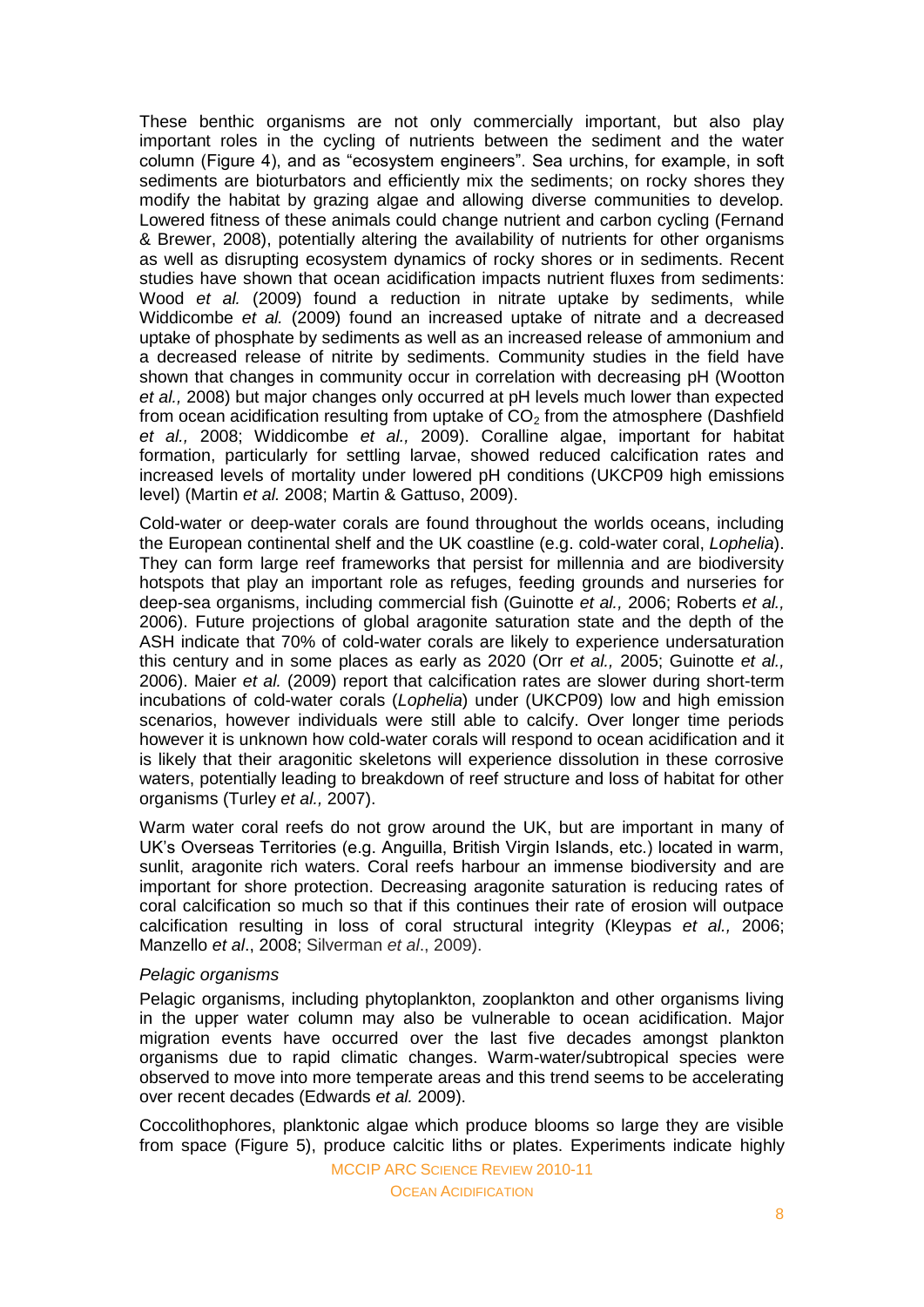species specific and strain-specific reactions, with some species (e.g. *Emiliania huxleyi* and *Gephyrocapsa oceanica*) experiencing decreased rates of calcification by 16% at (UKCP09) low emissions scenario and 30% at (UKCP09) high emission scenario (Riebesell *et al.,* 2000). Other species have shown no response (Langer *et al.,* 2006) or even an apparent increase in calcification (Iglesias-Rodriguez, *et al.,* 2008), although when normalized to cell organic production no experiments has shown a relative increase in calcification (Ridgwell *et al.*, 2009). These variable responses are indicative of the nature of these organisms, i.e. certain species are continually adapting in response to their rapidly changing environment over these relatively short time-scales. This scenario is likely to be most important for species that have large population sizes and rapid generation times, so that the genetic variation required for adaptive evolution can be readily supplied. Langer *et al.* (2009) demonstrates this point clearly as they show that sensitivity of different strains of *E. huxleyi* to changes in carbonate chemistry differs substantially. As natural populations are genetically diverse, strain-specific responses to carbonate chemistry changes may lead to a high degree of adaptive potential of the species.



*Figure 5. MODIS Satellite image of UK regional seas showing phytoplankton and coccolithophore blooms (whitish green blue swirls). From NASA Visible Earth*  [http://visibleearth.nasa.gov/view\\_rec.php?i](http://visibleearth.nasa.gov/view_rec.php?id=2119) [d=2119](http://visibleearth.nasa.gov/view_rec.php?id=2119) *Credit: Jacques Descloitres, MODIS Land Rapid Response Team, NASA/GSFC). Two images of coccolithophores showing some of the more extreme malformations found in experiments (CO<sup>2</sup> concentrations were 920 ppm , equivalent to ca. year 2100 scenarios). From Langer et al (2006).*

Copepods, which make up a large proportion of the zooplankton, have been found to have reduced survival in their early life stages (Kurihara *et al.,* 2004) but longer term studies on several life stages and generations showed no impact on subsequent impacts from ocean acidification at levels much higher than projected for the next century (Kurihara & Ishimatsu, 2008). Planktonic pteropods, important grazers in areas of the polar oceans, have been found to be highly susceptible to dissolution (Fabry, 1990). Furthermore a recent experimental study illustrated a decrease in net calcification of an important pteropod in the Arctic Ocean (Comeau *et al.*, 2009) which is likely to experience undersaturation with respect to aragonite in the next 30 years (Steinacher *et al.,* 2009).

*Nutrients*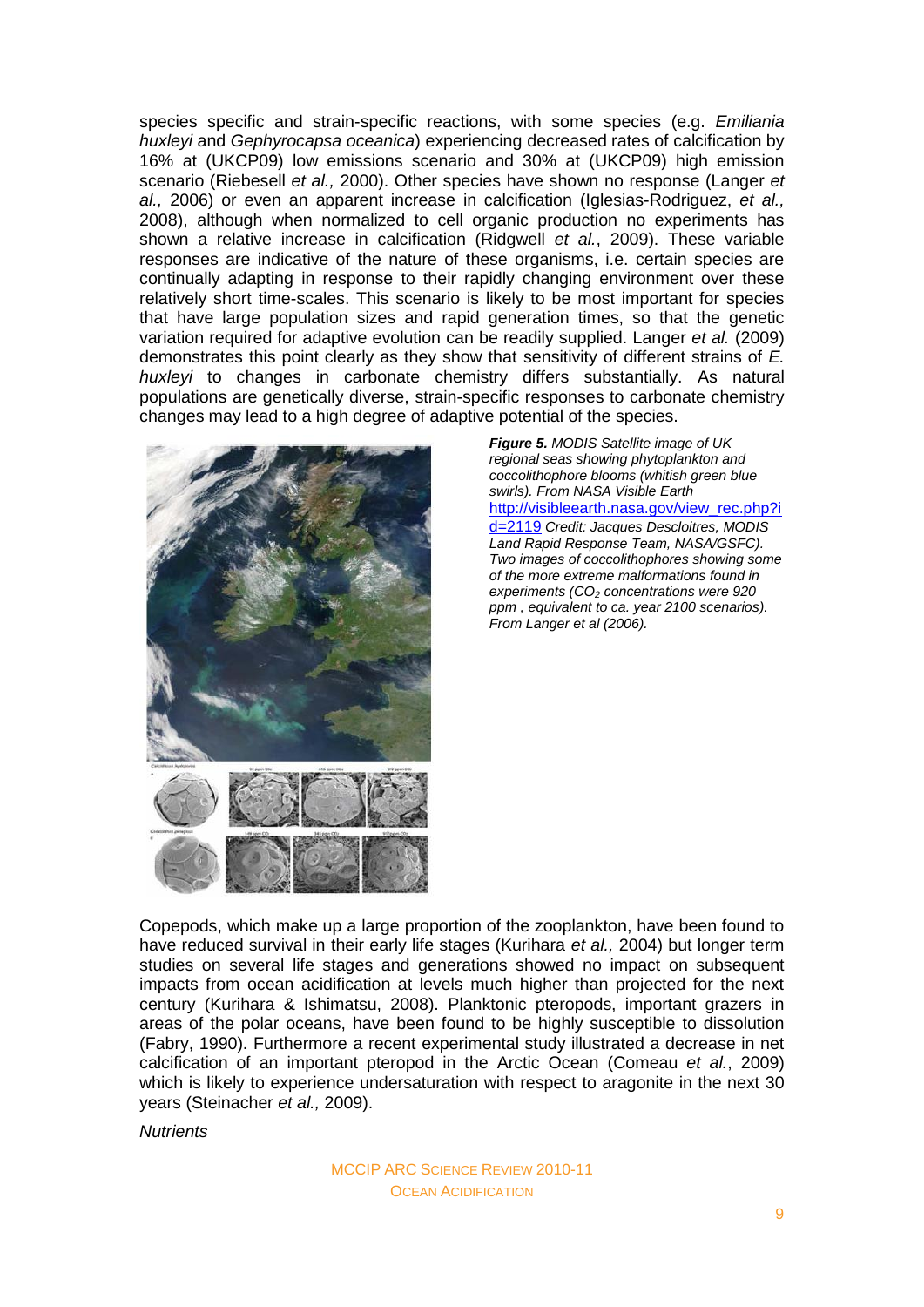In addition to direct impacts on marine organisms, the lower pH expected over the next hundred years could theoretically impact the speciation of biologically important nutrients (e.g. nitrogen, phosphate and silica) and micronutrients (e.g. iron, cobalt, manganese etc). A decrease in pH of 0.3 units (UKCP09 high emissions scenario) could reduce the fraction of ammonium by around 50% (Raven, 1986), however, at the moment there is no direct evidence for this. Nitrification has also been shown to be pH sensitive, with rates reduced by ~ 50% at pH 7 (Huesemann *et al.* 2002). This may result in a reduction of ammonia oxidation rates and an accumulation of ammonia instead of nitrate. Over a shelf sea ecosystem model this has been predicted to result in a 20% decrease in pelagic nitrification by year 2100 (Blackford & Gilbert, 2007). Laboratory results have also shown changes in nutrient sediment flux rates with decreasing pH; different nutrients show different responses and results vary depending on the sediment fauna. Changes in nutrient fluxes most likely result from changes in microbial communities; although these changes are less obvious at pH levels expected from ocean acidification over the next 100 years (Widdicombe & Needham, 2007; Widdicombe *et al.*, 2009, Wood *et al.,* 2009). Ocean acidification may also increase the proportion of soluble iron, which might be beneficial to areas of the oceans where iron is thought to limit primary production, although the UK shelf is not one of these iron-limited regions (Royal Society, 2005). Additionally, the nutritional quality of plankton may also change with increasing acidification, by reducing particle size and phytoplankton community structure (Engel *et al.,* 2008), changing C:N:P stoichiometry of community production, and/or a loss of carbon (Riebesell *et al*., 2007; Bellerby *et al.,* 2007; Thingstad *et al*., 2008). Changes in phytoplanktonic assemblages either caused by changes to calcification, nutrients or to different CO<sub>2</sub> uptake rates by different species (Tortell *et al.* 2008) are difficult to predict. A loss of organic carbon or an increase in C: N ratio lowers the nutritional value of primary-produced organic matter, which in turn affects the quality of food available for zooplankton, and hence lowers growth and reproduction.

Unabated  $CO<sub>2</sub>$  emissions may result in changes to species biogeography as they track their habitat. Some species may fill the abandoned niches, changing the structure of the ecosystem. For example, non calcifiers and alien species are found instead of calcifiers in areas of low  $p$ H around the  $CO<sub>2</sub>$  vent in Mediterranean (Hall Spencer *et al*., 2008) and may give us a future view of the regime shifts that might occur in a future high  $CO<sub>2</sub>$  ocean.

#### *Sensitivity to multiple stressors*

Many organisms in coastal and shelf seas are additionally impacted by other climate factors (changing temperature, salinity, wind, waves and currents) and non-climate factors (invasion of non-native species, over-fishing, pollution (particularly acid run-off and atmospheric deposition), diseases, and nutrient and sediment load (Jackson, 2008)). The majority of studies so far on ocean acidification have been at ambient (and often optimal) conditions that organisms are found in. If an organism is increasingly stressed by temperature or pollution then ocean acidification could compound these impacts preventing them from adapting or recovering (see review by Pörtner *et al*., 2005). Investigations on the combined effects of temperature and ocean acidification on marine organisms, to date, are limited to just a handful of studies (e.g. Metzger *et al.*, 2007; Feng *et al.,* 2008; Martin & Gattuso, 2009; Parker *et al.,* 2009; Gooding *et al.,* 2009). Metzger *et al*. (2007) focussed on short-term physiological implications of  $CO<sub>2</sub>$  acting on thermal tolerance and demonstrated that high levels of  $CO<sub>2</sub>$  (10,000 ppm) enhanced heat sensitivity which led to a narrowing of the thermal tolerance range of crabs. Martin & Gattuso (2009) demonstrated that temperature and ocean acidification acted synergistically on coralline algae to reduce net calcification and survival. Parker *et al.* (2009) found that oyster embryo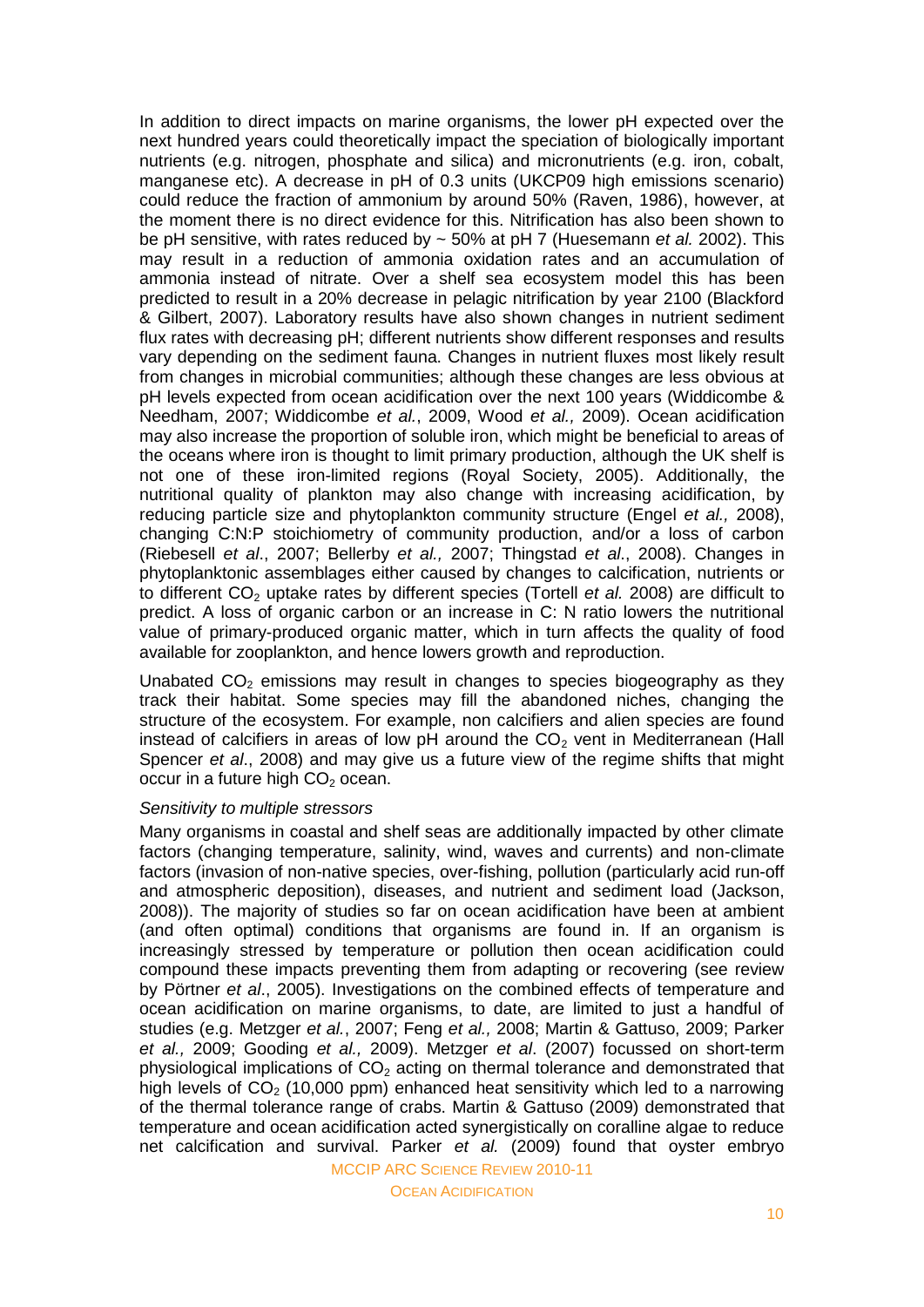development was more severely affected by both elevated temperature and lowered pH under (UKCP09) high emissions scenarios. Conversely, Gooding *et al*. (2009) showed that temperature and ocean acidification appeared to enhance growth in sea stars. While Feng *et al*. (2008) demonstrated that changes in UV and temperature together with ocean acidification affect the calcification ability of coccolithophores to differing extents depending on the combination of stressors. Hence at this time, few generalisations can be made about the relative impact of temperature and ocean acidification on marine organisms and more research is required.

#### **Learning about the future from Earth's distant past**

The rate of change of oceanic pH projected this century may be the most rapid change experience by marine organisms for 65 million years. For example, changes in  $CO<sub>2</sub>$  levels over the last 800,000 years (linked to shifts from glacial to interglacial periods) have been in the order of 70 to 90 ppmv, and have happened over timescales of thousands of years (EPOCA community members, 2006) in contrast to the rapid change in atmospheric  $CO<sub>2</sub>$  happening at the moment (~90 ppm in 100 years). An examination of the geological record for such acidification events may give us an understanding of potential adaptation and scale of recovery.

#### *Considering the geological record for an analogue for today's ocean acidification event*

Experiments use rather abrupt changes in pH and are relatively brief compared to the generation times of some of these organisms. Therefore cultures can not fully assess adaptation potential which demands long time series covering large numbers of generations. The geological record, stored in the sediment at the bottom of the ocean, encapsulates both past records of ocean acidification and the biological reaction. The global distribution of marine sediments therefore allows the investigation of ecosystem shifts and their impact on biogeochemical cycles as well as the timescales of recovery after ocean acidification events.

No geological event could ever be a perfect analogue for future ocean acidification. Ideally, the analogue would be during a time with similar climates, configuration of continents and ecosystems. It is important to keep in mind though, that most modern organisms alive in the ocean today are likely to have never experienced such a large change in their evolutionary history. For instance, during no point in the last 800,000 years did the atmospheric  $CO<sub>2</sub>$  concentration reach a value anywhere near current concentrations (Siegenthaler *et al.*, 2005) and hence nor would pH have been so low. Furthermore, none of the ocean acidification events in the past ~65 million years, e.g. at the Palaeocene Eocene boundary appear to have been as rapid as the projected changes happening in the next decades (Ridgwell and Schmidt, 2010).

#### *The Pliocene warmth, 3.3 to 3 million years ago*

Most likely, the last time that  $CO<sub>2</sub>$  levels have been as high as those found today was during the Pliocene, three million years ago (Seki *et al.* 2010). The higher CO<sub>2</sub> led globally to a three degree warming over several millennia which regionally was amplified to twice this temperature change (Dowsett *et al.,* 1996) making it an ideal analogue for future climate (Solomon *et al*., 2007). Ecosystems during this time were very similar to present. The climate change led to poleward migration of organisms, likely as a response to the warming both on land and in the ocean, but did not cause large scale extinctions. This highlights that comparatively slow changes in  $CO<sub>2</sub>$ , temperature and pH over several millennia did not permanently alter ecosystems. Estimates of rates of pH change during the Pliocene warmth could provide constraints for  $CO<sub>2</sub>$  mitigation targets but the  $CO<sub>2</sub>$  change is not large enough to determine adaptation potential and ecosystem responses.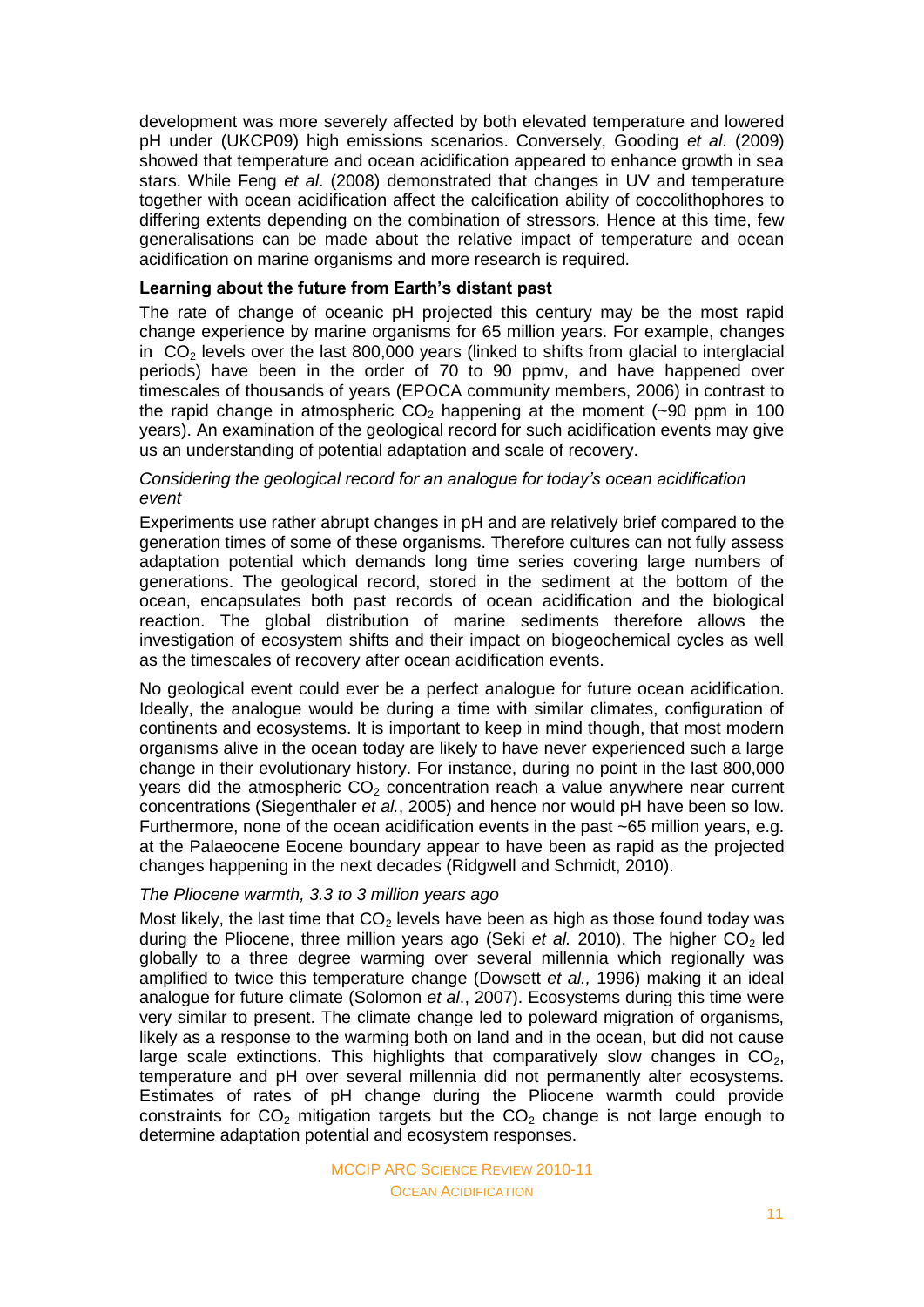## *The late Cretaceous, 99.6 to 65.5 million years ago*

An example of a period during Earth history with  $CO<sub>2</sub>$  as high as the projections for non mitigation scenarios is the late Cretaceous (Bice *et al*., 2006). Intriguingly, although  $CO<sub>2</sub>$  was high for millions of years during this period, the coastline of Britain, for example the White Cliffs of Dover, documents vast carbonate deposition by coccolithophores whose descedents are still important carbonate producers today and who can be affected by ocean acidification *(e.g.* Langer *et al., 2006,* Riebesell *et al.*, 2000). However, there are two major differences between then and today, which make this comparison flawed. Firstly, the Cretaceous ocean had about a 2-fold higher calcium concentration, meaning that low pH and low carbonate ion concentrations could still result in super-saturation of the surface ocean which is the product of both calcium and carbonate ion concentrations. Secondly, gradual increases of  $CO<sub>2</sub>$  and decreases in pH over millions of years would have provided enough time for genetic adaptation and evolution to high  $CO<sub>2</sub>$  conditions. Therefore, credible analogues for future ocean acidification need to have similar rates as well as magnitudes of  $CO<sub>2</sub>$  change as those predicted for the next century and millennium.

## *Palaeocene-Eocene Thermal Maximum, 55.5 million years ago*

The best current analogues for ocean acidification are the Palaeocene hyperthermals, a series of events between 58 and 52 millions years ago. Sediments deposited during these events (Figure 6) are characterised by a high degree of dissolution of carbonates and record a geochemical signature of a massive input of carbon associated with a transient temperature rise (Dickens *et al.*, 1995). The best studied of these events is the Palaeocene-Eocene Thermal Maximum (PETM) 55.5 million years ago. The geological signature of this event is not just restricted to the deep sea but is also recorded in the North Sea and the shelf sediments of the Mediterranean (Speijer *et al.*, 1997). The biotic response is very different in the deep sea benthic than in the planktonic ecosystem.



*Figure 6. Sedimentary evidence of an ocean acidification event 55.5 million years ago (Palaeocene-Eocene boundary) from the South Atlantic (Ocean Drilling Leg 208, Walvis Ridge). The arrow indicates the boundary visible by a sharp contrast between white carbonates and red clays. The red clay shows that the carbonate saturation horizon shoaled and all carbonates in the sediment dissolved.*

The planktonic ecosystem did not experience a comparable extinction. The composition of the marine fossilised plankton changed, the most important of which was the occurrence of a massive dinoflagellate bloom (Sluijs *et al*., 2005). Several other planktonic assemblages, such as foraminifers, and coccolithophorids, showed major compositional changes as a reaction to changing nutrient and temperature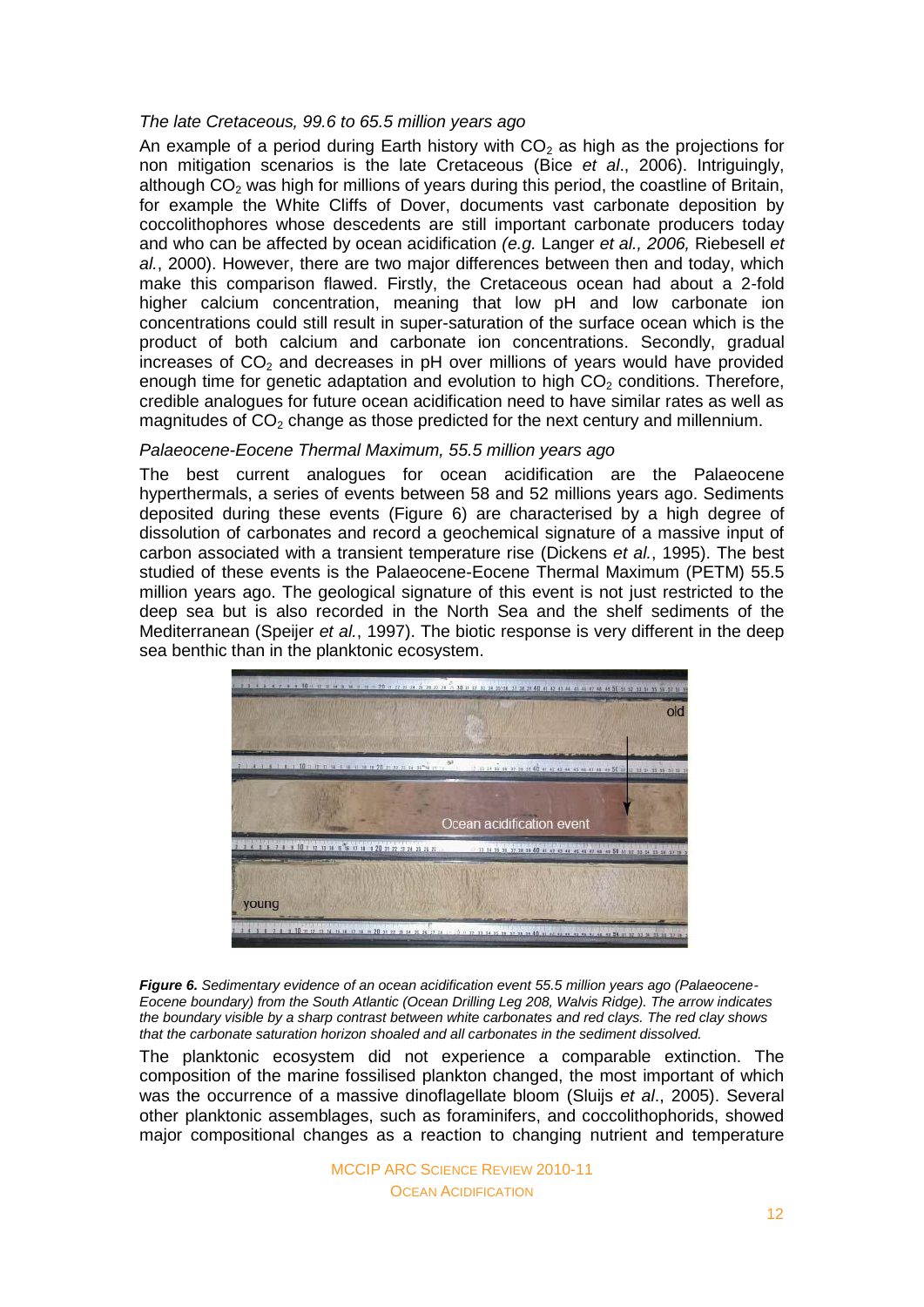conditions *(see* Sluijs *et al.*, 2007 for a review). This highlights that adaptation to these climatic changes was possible if the organism had a habitat they could track. However, new computer simulations show much higher (order of magnitude) rates of environmental change for the surface ocean for the future than the Palaeocene– Eocene thermal maximum, which could potentially challenge the ability of plankton to adapt (Ridgwell and Schmidt, 2010).

While planktonic organisms reacted to the environmental change with migration to higher latitudes, thereby tracking their ideal temperature, benthic organisms in the deep sea, mainly benthic unicellular organisms called foraminifers, faced 40% extinction. The extinction is much larger amongst the calcifying benthic foraminifers than amongst those building their shells out of sand grains and organic material suggesting that the ability to calcify was severely affected. This hypothesis is further corroborated by the fact that the surviving benthic foraminifers and ostracods, small crustaceans, are small and thin-walled suggesting low saturation conditions (Thomas, 2007).

## **Global carbon cycling and climatic consequences**

UK coastal waters will depend on global scale cycling of carbon and feedback to climate.

## *The oceanic atmospheric CO2 buffer*

With the continued dissolution of anthropogenically-sourced  $CO<sub>2</sub>$  in surface ocean waters, the capacity of the ocean to absorb further  $CO<sub>2</sub>$  emissions diminishes. This is because carbonate ions in the ocean in effect scavenge  $CO<sub>2(aq)</sub>$  to form bicarbonate, in the reaction:

# $CO<sub>2(aq)</sub> + CO<sub>3</sub><sup>2</sup> + H<sub>2</sub>O \rightarrow 2HCO<sub>3</sub>$

As the carbonate ion concentration of the ocean declines, so does the capacity of seawater to buffer atmospheric  $CO<sub>2</sub>$ , encapsulated in the 'Revelle Factor' (Zeebe & Wolf-Gladrow, 2001). Hence with continuing  $CO<sub>2</sub>$  emissions, the fraction of each mole of  $CO<sub>2</sub>$  emitted that is taken up by the ocean declines and a greater fraction will remain in the atmosphere, producing a positive feedback on global warming in which warming is expected to be approximately linear with cumulative  $CO<sub>2</sub>$  emissions (Goodwin *et al*., 2009). However, the reduction in the strength of the ocean carbon sink with increasing cumulative  $CO<sub>2</sub>$  emissions is no more a consequence of ocean acidification than ocean acidification is a consequence of reduced buffering – both are closely related consequences of the dissolution of  $CO<sub>2</sub>$  from the atmosphere and both involve decreases in carbonate ions. We thus focus here on the specific impacts of ocean acidification, but noting that the progressive weakening of the seawater  $CO<sub>2</sub>$ buffer is arguably the most fundamental single impact on the ocean of fossil fuel combustion.

### *Direct effects of ocean acidification on atmospheric CO2*

By precipitating calcium carbonate  $(CaCO<sub>3</sub>)$  from sea-water, marine organisms affect the global carbon cycle and climate system. In the chemical reaction for creating carbonate shells and skeletons:

# $Ca^{2+}$  + 2HCO<sub>3</sub>  $\rightarrow$  CaCO<sub>3</sub> + CO<sub>2(aq)</sub> + H<sub>2</sub>O

dissolved inorganic carbon in seawater in the form of  $HCO<sub>3</sub>$  cannot interact directly with the atmosphere, but via calcification it is converted into dissolved  $CO<sub>2</sub> (CO<sub>2(aq)</sub>)$ , that can leave solution and escape to the atmosphere as gaseous  $CO<sub>2</sub>$ . Thus, ignoring questions of whether  $CaCO<sub>3</sub>$  particles are important to the fate of organic carbon ("ballasting" – see below), the process of calcification acts to increase the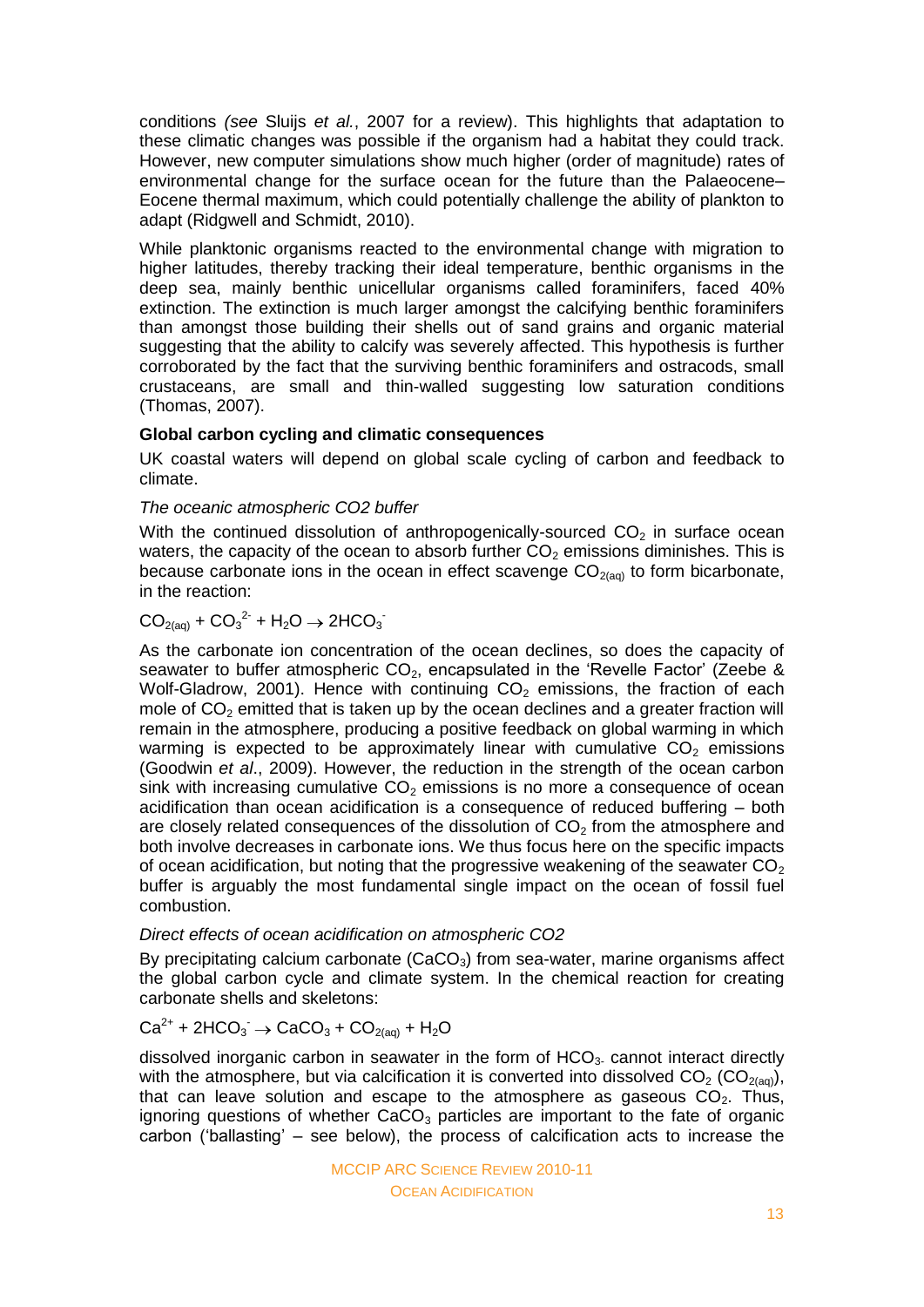concentration of  $CO<sub>2(aq)</sub>$  at the ocean surface and acts as a brake on the transfer of fossil fuel  $CO<sub>2</sub>$  from the atmosphere into the ocean. Reducing the rate of calcification globally then accelerates the rate of uptake of fossil fuel  $CO<sub>2</sub>$  from the atmosphere – a negative feedback for climate change.

Only a few global models have so far been applied in quantifying the importance of changing pelagic carbonate production on the oceans ability to sequester  $CO<sub>2</sub>$ . Predictions for the additional quantity of fossil fuel  $CO<sub>2</sub>$  taken up by the ocean by the year 2100 fall in the range 5.9 and 18 PgC (Gehlen *et al*., 2007; Heinze, 2004; Ridgwell *et al*., 2007). An alternative approach to this question is to use a single model, but run as a large ensemble of differing experiments which explicitly take into account the broad range of calcification responses observed in laboratory manipulation experiments. The uncertainty from model ensembles spans 5.4 PgC to 25.7 PgC, with an ensemble mean CO<sub>2</sub> uptake of 17.2 PgC (Ridgwell *et al.*, 2007). This range is broadly comparable to that existing between different models, suggesting that the current uncertainty in the species calcification response in conjunction with their relative importance for carbonate production dominates the overall uncertainty in model predictions of fossil fuel  $CO<sub>2</sub>$  uptake by the ocean.

Better experimentally-based understanding of acidification impacts at both the organism and ecosystem level and how this translates to the global scale is needed for improvements to be made in model predictions of future fossil fuel  $CO<sub>2</sub>$  uptake. However, it should be recognised that the direct impact on atmospheric  $CO<sub>2</sub>$  is relatively small compared to emissions and other carbon cycle feedbacks. For instance, currently yearly emissions of  $CO<sub>2</sub>$  from fossil fuels and cement production of 7.2 PgC yr<sup>-1</sup> (IPCC, 2007) are of a comparable magnitude to the 100-year integrated impact of reduced calcification. The year 2100 model predictions of a 5-25 PgC repartitioning of  $CO<sub>2</sub>$  from atmosphere to ocean is also dwarfed by the likely anthropogenic  $CO<sub>2</sub>$  inventories of the ocean and atmosphere, which even in 1994 stood at 118 and 165 PgC, respectively. There are also important gaps in our understanding of fundamental aspects of the workings of the marine carbon cycle (see below).

## *Indirect impacts of ocean acidification on atmospheric CO2*

How some of the organic matter produced by plankton at the ocean surface manages to reach the deep ocean without first being completely degraded by bacteria along the way may be sensitive to changes in calcification and thus ocean acidification (Figure 7). This is important because the continual transfer of particulate organic matter and its associated carbon to the deep sea creates a chemical gradient in the ocean with lower concentrations of dissolved  $CO<sub>2</sub>$  at the surface than at depth. Any reduction in the fraction of organic matter reaching the deep ocean would reduce the surface-to-deepwater dissolved  $CO<sub>2</sub>$  gradient, resulting in a higher concentration of  $CO<sub>2</sub>$  in the atmosphere.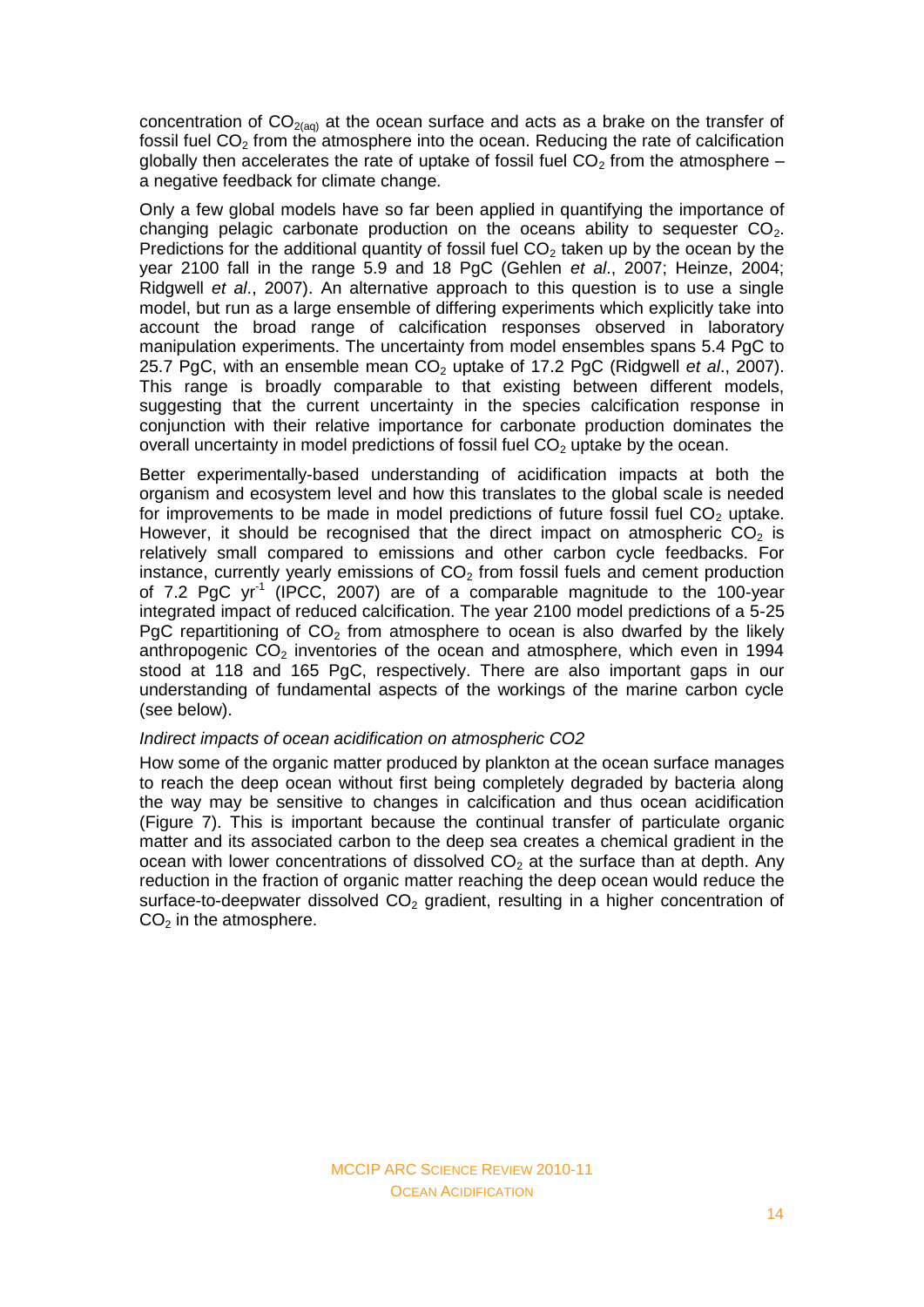



Because the  $CaCO<sub>3</sub>$  shell material produced by marine calcifiers (Figure 5) is much denser than the soft body parts of plankton, its presence in aggregates with organic matter (Figure 8) may play an important role in accelerating the rate of sinking (Armstrong *et al.*, 2002). Any reduction in calcification by plankton at the ocean surface due to ocean acidification would then increase the time that organic matter was suspended in the warm upper ocean and increase the likelihood of its being consumed by bacteria. The consequence would be an increase in the rate of recycling of both nutrients and  $CO<sub>2</sub>$  back to the surface. While this may result in an increase in primary production by plankton due to greater nutrient availability, the faster rate of return of dissolved carbon would drive atmospheric  $CO<sub>2</sub>$  higher overall.



*Figure 8. Epifluorescent photomicrograph of a macroaggregate from the surface waters in the NE Atlantic, showing a range of red autofluorescing (excitation at 450-490 nm) phytoplankton cells containing chlorophyll. Scale bar = 200 μm. From Turley (2000).* 

The limited number of global models that have assessed the potential importance of  $CaCO<sub>3</sub>$  in the 'ballasting' (density-dependent sinking) of aggregates with organic matter, suggest that reduced  $CaCO<sub>3</sub>$  ballasting could cut the ca. 6-18 PgC direct impact of acidification-driven changes in calcification on fossil fuel  $CO<sub>2</sub>$  uptake by 80% (Heinze, 2004). It is possible that the sign of the net  $CO<sub>2</sub>$  impact could be reversed, resulting in more fossil fuel  $CO<sub>2</sub>$  overall residing in the atmosphere (Barker *et al.*, 2003). However, the importance of mineral ballasting in the transport of organic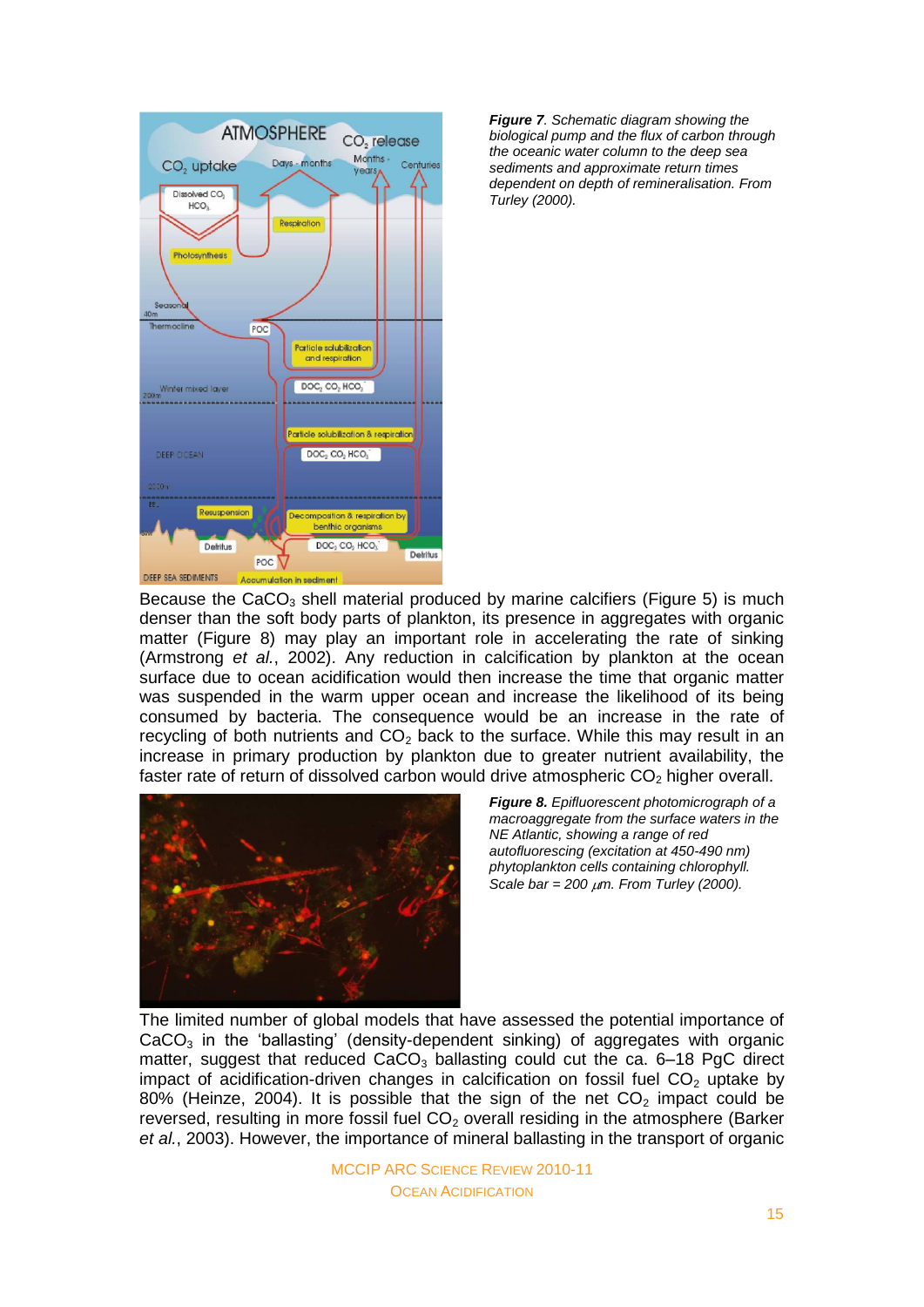matter to depth is currently uncertain, partly because of the technical and logistical difficulties of observing and experimenting on the aggregation (and dis-aggregation) processes in the ocean interior.

Aside from potential changes in the efficiency of recycling of organic matter and its associated nutrients, higher ambient concentrations of dissolved  $CO<sub>2</sub>$  and acidification have been observed in the laboratory to result in a greater production of organic matter per cell in phytoplankton (Riebesell *et al*., 2007, Bellerby *et al*., 2007, Zondervan *et al*., 2002). Increased photosynthetic fixation of carbon and subsequent removal from surface waters as sinking particulate organic matter would decrease the concentration of dissolved  $CO<sub>2</sub>$  at the ocean surface and thus accelerate the uptake of fossil fuel  $CO<sub>2</sub>$  from the atmosphere. However, for this phenomenon (i.e., increased photosynthetic fixation of  $CO<sub>2</sub>$  and organic matter export) to be effective there must be sufficient nutrients. A commensurate decrease in the amount of nitrogen and phosphorus required per unit quantity of carbon fixed would facilitate this, an effect which the results of mesocosm experiments supports (Riebesell *et al*., 2007, Bellerby *et al*., 2007). The uncertainties of acidification impacts on cellular organic matter composition are large and no global models yet routinely incorporate this effect in predicting future atmospheric  $CO<sub>2</sub>$  concentrations. Additional feedbacks as nutrient-to-carbon ratios change may also become important and limit productivity (Thingstad *et al*., 2008).

Whether the supply of organic matter to the deep ocean decreases due to decreased carbonate ballast production, and/or increases due to physiological impacts of higher  $CO<sub>2</sub>$ , there may be important impacts on the organisms and communities living at the ocean floor because organic matter derived from the surface waters is their main food resource (Turley, 2000). Changes in the supply of organic matter to the deep ocean however it occurs will have implications for the degree of oxygenation of the deep ocean as the bacterial metabolism of this material consumes  $O<sub>2</sub>$  throughout most of the modern ocean and surface sediments of the deep sea.

### *Impacts of ocean acidification on climate (other than via CO<sub>2</sub>)*

Blooms of coccolithophores (Figure 5) can modify the surface optical properties of the ocean because the coccolith platelets that are shed in the water column are efficient at scattering sunlight. Any reduction in the number, mass, or shape of coccoliths as a result of ocean acidification (Figure 5) could thus potentially alter the surface energy budget in regions of the ocean where coccolithophorid blooms are common. However, estimates of the total contribution of coccolithophorid blooms to the surface energy budget suggest that even the complete loss of all coccolith production globally would have a radiative forcing (warming) impact of just 0.22 Wm-2 (Tyrrell *et al*., 1999), equivalent to no more than 10% of that due to the historical increase in  $CO<sub>2</sub>$  alone (IPCC, 2007).

Coccolithophores are also major producers of dimethyl sulphide (DMS) which may have a role in climate regulation via the production of cloud condensation nuclei (Charlson *et al*., 1987). A reduction in the occurrence of coccolithophore blooms that occur in large areas of the global oceans, often of 100 000s  $km^2$  (Figure 5) could lead to a reduced flux of DMS from the oceans to the atmosphere and hence to further increases in global temperatures via cloud changes. Mesocosm experiments have shown changes in DMS production at  $CO<sub>2</sub>$  concentrations different to current concentrations (e.g. Vogt *et al*., 2008, Hopkins *et al.*, 2010). However, the existence of global climate impacts via acidification and DMS production should be considered highly uncertain at present.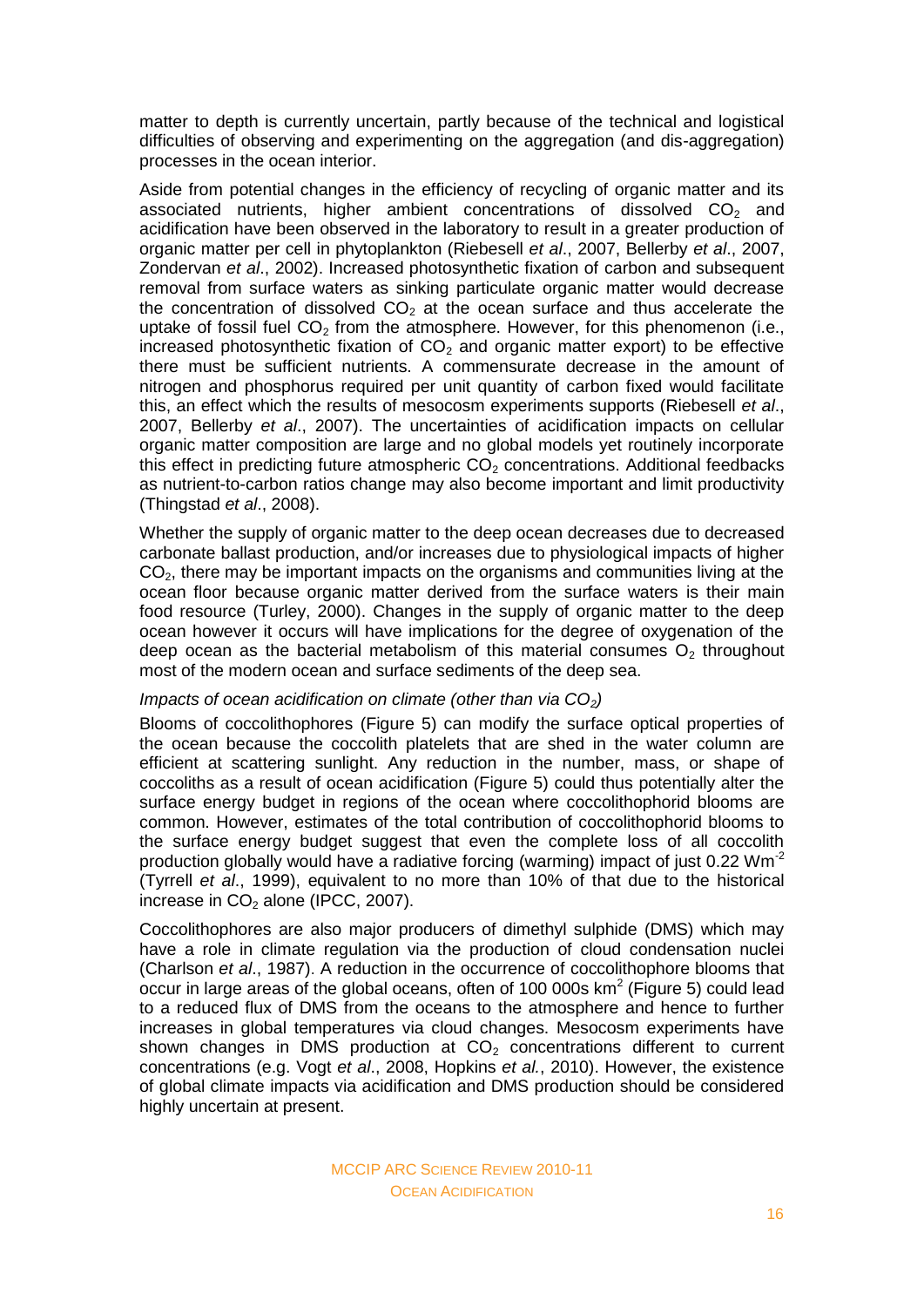# **3. Confidence in the science**

*What is already happening:* **High** *(Chemistry) /* **Low** *(Biology)*



Amount of evidence

The chemical changes (blue X) are measurable and happening now, the chemistry is known so certainty is high. There is little evidence for current biological impacts (red X) of ocean acidification up to today (and therefore little agreement) but this may be because there are no long term data bases that look at this.

*Our overall assessment of confidence in the summary report card 'for what is already happening' is reported as 'high' where our need to understand what has happened is currently focussed upon changes in ocean chemistry.* 



*What could happen:* **High** *(Chemistry) /* **Medium** *(Biology)* 

Amount of evidence

Our assessment of what could happen in the future to ocean chemistry (blue X) is based on good understanding of ocean carbonate chemistry, general circulation models and dependant the rate of future  $CO<sub>2</sub>$  emissions to the atmosphere.

Our assessment of what could happen to biology in the future (red X) is based on recent models projections indicating vulnerability of the Arctic and coastal upwelling to carbonate undersaturation, further work highlighting the vulnerability of corals to decreasing saturation and other experimental evidence increasingly revealing that juveniles, reproduction, physiology etc. of different organisms may change as a result of ocean acidification, even if adults are not. Species specific reactions to ocean acidification experiments show the complexity of the biotic reaction and tradeoffs that might occur between different physiological processes. The great majority of the growing evidence from field work, experiments, modelling and geological record indicates that the consequences for the future could be very serious but there are still substantial knowledge gaps together supporting the continued Medium rating.

*Our overall assessment of confidence in the summary card for 'what could happen in the future' is reported as 'medium' where our need to understand what could happen in the future requires a broader view of the potential ecosystem level impacts as well as the changes in ocean chemistry.*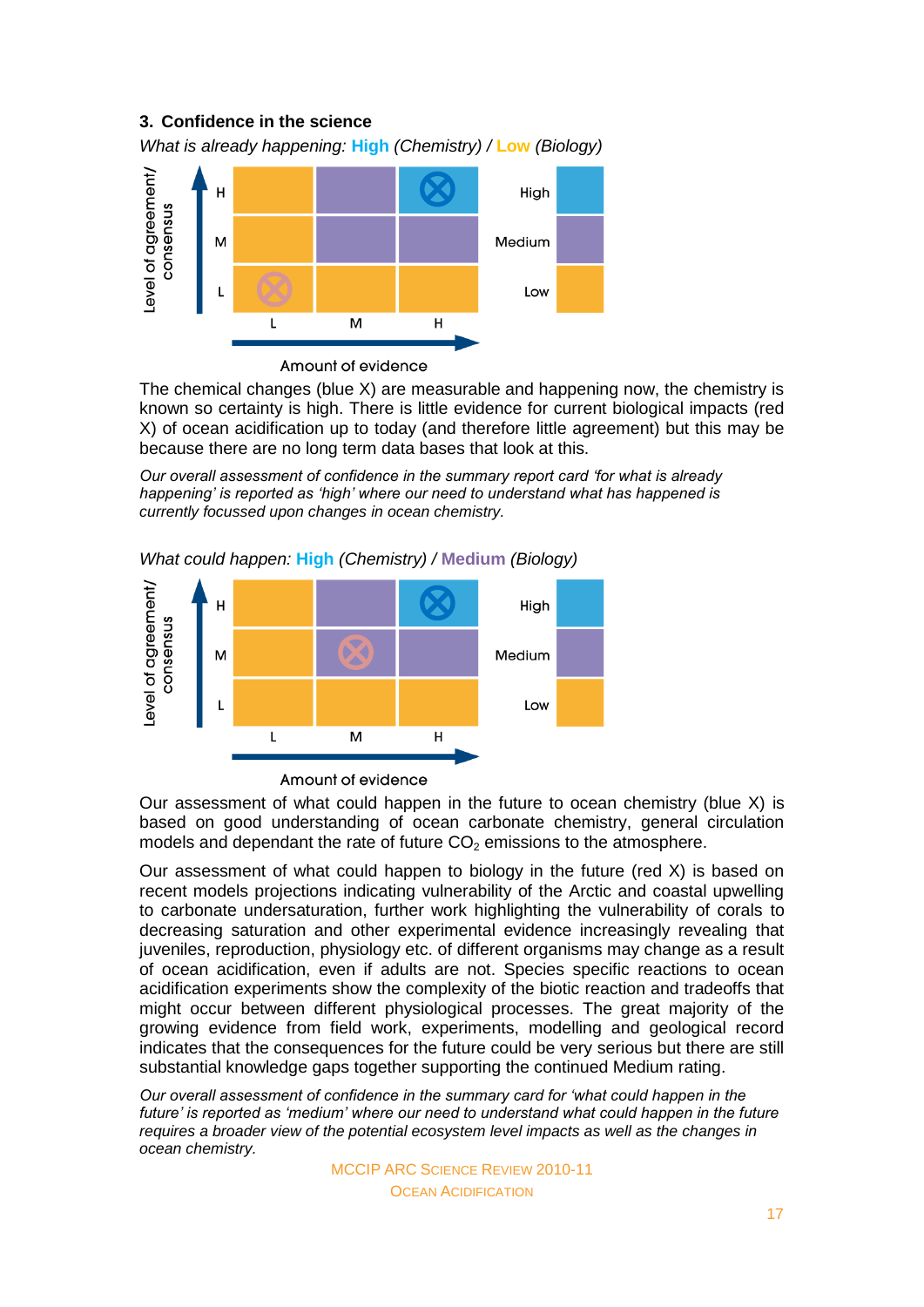# **4. Knowledge gaps**

The top priority knowledge gaps that need to be addressed in the short term to provide better advice to be given to policy makers are:

- 1. Impact of future ocean acidification on global and UK coastal organisms and ecosystems taking into account the full life cycle and physiology of individuals and potential "adaptability".
- 2. Biogeochemical feedbacks between ocean acidification and climate change and the impact of these global scale changes to local and regional scales
- 3. Impact of changing ocean chemistry on the goods and services provided by the marine environment.

## **5. Socio-economic impacts**

The UK"s coastal and shelf sea environments and the biodiversity within them provide a wide range of goods and services that are essential for the maintenance of social and economic well being (Beaumont *et al*., 2008). These goods and services can be defined as provisioning, regulating, cultural and supporting services (MEA, 2003), providing benefits at several levels (local, regional and global) and to different groups (individuals and public bodies).

## **Provisioning services (food provision, raw materials)**

Globally over 1 billion people rely on fish as their main animal protein source, especially in developing nations (Pauly *et al*., 2005). The UK population traditionally enjoys fish and although its own national industry has declined over recent decades. it is still an important industry. In 2008, the UK fishing industry had 6,573 fishing vessels utilising a mixture of gears and techniques to catch a broad variety of fish, such as mackerel, cod, scallops and mussels. Landings by UK vessels amounted to 588 thousand tonnes of sea fish with a total value of £629 million (Irwin and Padia, 2009). Shellfish (nephrops, crabs, mussels etc) comprised 42% of total harvest. The fleet comprised 12,761 fishermen with 80% of these being full time fishermen.

Analysis of the catch landings based on sea area showed that the Northern North Sea was the most productive region contributing 62.3% of the value of finfish and 31.3 % of shellfish (Figure 9). Due to its rocky coastline, the Northern North Sea region is valuable for pot fisheries for edible crabs and lobsters, and offshore fisheries for edible crab off the Yorkshire coast.



*Figure 9. The value of (a) finfish, and (b) shellfish landed at the major ports by UK vessels in 2008 arranged into seven sea areas. The total value for the finfish landed was £260.4 million while the value of shellfish was £257.3 million. © Crown copyright 2010 Reproduced by permission of Cefas, Lowestoft.*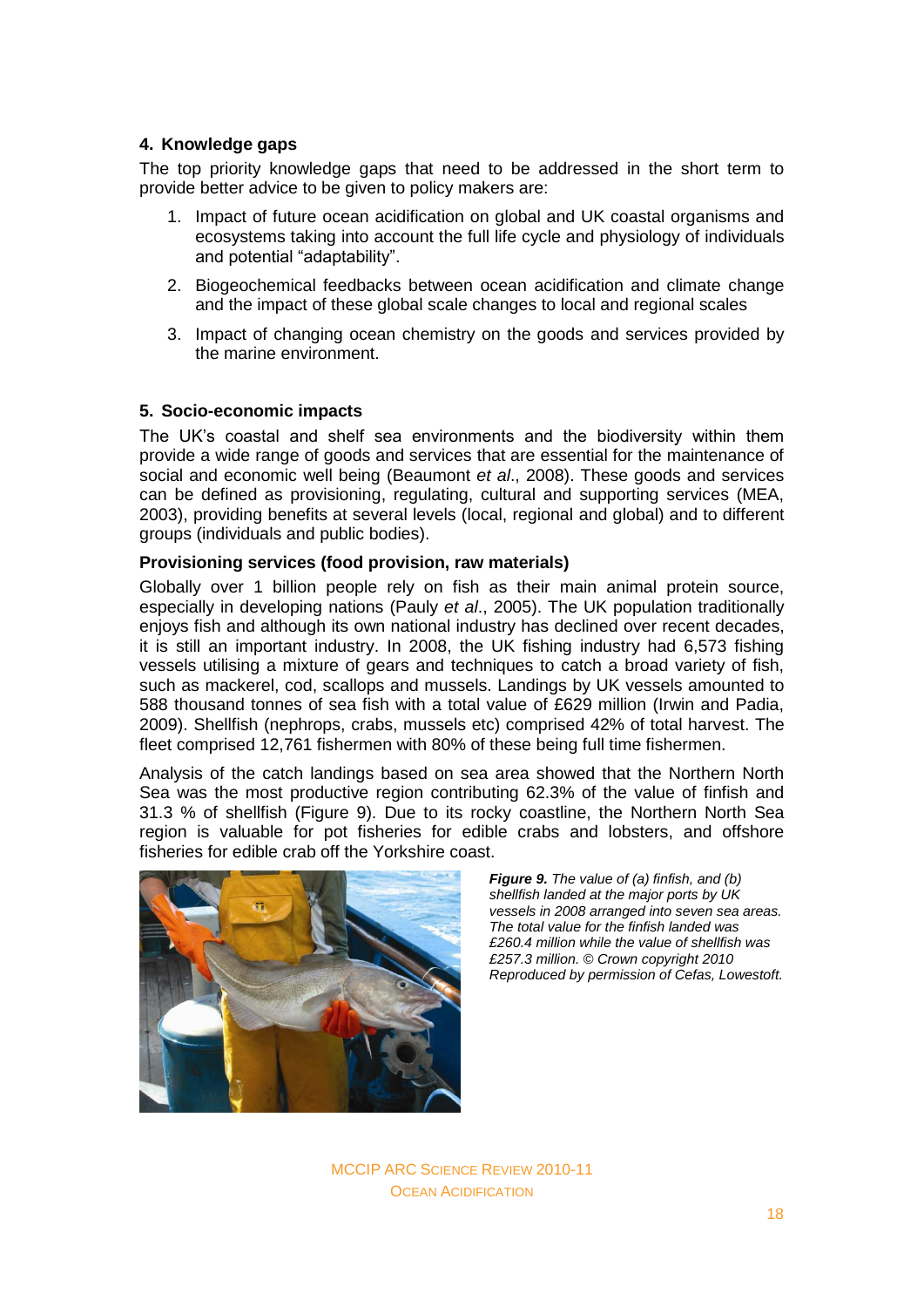Mounting evidence indicates that ocean acidification will likely impair calcification in animals with calcium carbonate shells and skeletons (e.g. Section 3, and reviews by Kleypas *et al.,* 2006; Gazeau *et al.,* 2007; Fabry *et al*., 2008; Hoegh-Guldberg *et al*., 2008). This includes commercially valuable molluscs, crustaceans and echinoderms. Further, most other commercially harvested species, such as finfish, prey on shellfish, echinoderms, crustaceans or their predators. Ocean acidification could therefore lead to degradation of marine resources which would result in a reduction in fish harvest and protein provision, and loss of revenue and jobs. For instance, using the Defra Sea Fisheries Statistics 2008 (Irwin and Padia, 2009), and assuming a 10- 25% reduction in growth/calcification (with a doubling in atmospheric  $CO<sub>2</sub>$ , see section 3) results in 10-25% loss of shellfish landings that is equivalent to £26.4 - 66 million per year loss in value and around 1,200-3,100 potential job losses.

Two significant raw materials extracted from the UK marine environment are fishmeal and fish oil, and seaweed. Fishmeal and fish oil are key constituents of pelleted diets for the intensive production of carnivorous fish species. In 2004, 192,000 tonnes of fishmeal were consumed in the UK of which 50,000 were produced locally with the remainder imported. The total value of the fishmeal UK market in 2004 was £81 million (European Parliament Report, 2004). Reduction in availability of these raw materials could therefore impact the extent and/or market cost of UK finfish aquaculture. In 2004, England, Scotland and Wales had 613 fish and shellfish farming businesses operating on 1329 sites, employing 3,412 people. The main finfish species farmed are salmon (139 000 tonnes mainly in Scotland) and rainbow trout (16 - 17,000 tonnes) (Defra, 2008). There is also a limited production of other species, such as carp and brown trout, and relatively new species to aquaculture such as turbot, halibut, cod and Arctic char have produced encouraging results. Thus should acidification have significant impact on the production of these raw materials there could be socio-economic consequences on dependent industries.

Globally, warm water coral reefs are valuable marine ecosystems. They are important for nature and represent a very high value for humankind, supporting millions of people through provision of food and income. Cesar *et al*., (2003) estimate that coral reefs provide nearly US\$ 30 billion each year in net benefits in goods and services to world economies, including tourism, fisheries and coastal protection. Increased stress on food production systems such as coral reefs, driven by climate change or ocean acidification, could thus have significant repercussion on food provision and/or security; particularly in developing countries where fish provide the major protein source (Pauly *et al*., 2005).

Pearls are created naturally by shellfish through the secretion of aragonite but can also be cultured artificially in oysters. Currently, the global pearl farming industry is worth \$1.5 billion each year and is expected to grow into a \$3 billion per year industry by 2010 (International Pearl Convention 2007). A reduction in aragonite saturation may impact the rate of production and quality of both natural and cultured pearls and therefore the future pearl market. Less expensive "Mother of Pearl" used frequently in costume jewellery, button making and the arts and craft industry may also be impacted.

## **Regulating services (e.g. gas and climate regulation)**

In addition to physical processes such as ocean mixing, tides, current and air-sea exchange, the chemical composition of the atmosphere and ocean is maintained through a series of biogeochemical processes regulated by marine organisms. Their ability to fix  $CO<sub>2</sub>$  through photosynthesis and transfer a proportion of this to the deep sea via this biological pump is a key part of the global carbon cycle - essentially the oceans are buffering the effects of climate change through the removal of a large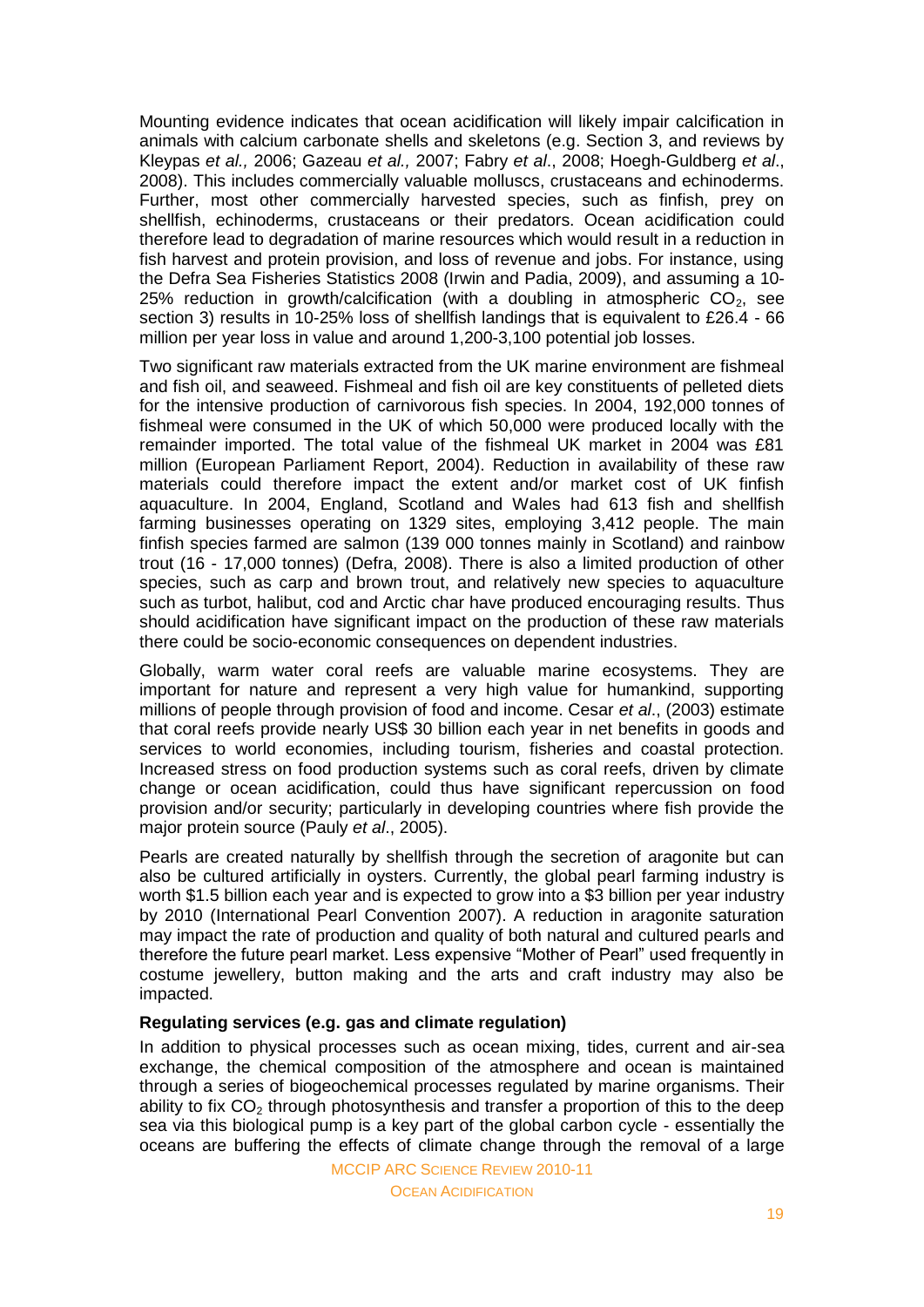proportion of the anthropogenic  $CO<sub>2</sub>$  (see sections 2 and 5). A recent study to value the role of marine biodiversity in gas and climate regulation found that the Isles of Scilly marine environment was fixing 136,495 tC  $y<sup>-1</sup>$  with a mean net present value of £47 million (Davis *et al*., 2008), implying that on a UK scale the value would be £ billions. Any stressor reducing ocean productivity and the biological pump would have substantial environmental and economical impacts. The economic cost of replacing these natural processes with industrial processes would be exorbitant.

Sediments play a crucial role in a number of key ecosystem processes, in particular the microbial cycling of carbon and nitrogen (section 3, Figure 4). In addition, the behavioural characteristics of species that live in or/and on the sediment are important determinants of sediment biogeochemistry and element cycling, as their activities result in a release of dissolved and particulate nutrients from the sediment to the water column where they support primary productivity. Changes to this coupling, of sediment and pelagic biogeochemistry, through ocean acidification could have worrying knock-on consequences to shelf sea productivity and the food webs it supports, but this is highly uncertain.

## **Cultural services (e.g. leisure and recreation)**

A significant component of leisure and recreation in the UK depends upon coastal marine biodiversity (e.g. bird watching, sea angling, rock pooling and diving) which in turn supports employment and small businesses. The rapid growth of sea angling based on sustainable practices is recognized as a significant opportunity for the UK economy. If UK marine biodiversity declines as a result of ocean acidification and other drivers, the value of this sector will decrease, with a potential loss of revenue. In addition, the occurrence of harmful or unpleasant algal bloom can reduce the aesthetics of beach recreation, as has been experienced in the Adriatic over the last decade.

The enormous biodiversity supported by coral reefs underpins substantial tourist industries for many tropical countries, including UK entities, and often provide their main revenue. Countries with coral reefs attract millions of SCUBA divers every year, yielding significant economic benefits to the host country. Globally, tourism is estimated to provide US\$ 9.6 billion in annual net benefits (Cesar *et al*., 2003) and a multiple of this amount in tourism spending. Coral reef biodiversity also has a high research and conservation value, as well as a non-use value, estimated together at US\$ 5.5 billion annually (Cesar *et al.,* 2003). Loss of coral reefs and their diversity would impact global tourism to these areas and their enjoyment by tourists, including those from the UK.

# **Supporting services (e.g. biologically mediated habitat)**

Maerl beds, mussel patches and cold-water corals are among the most important biologically mediated habitats in UK waters supporting a large number of species. This includes the provision of refuge and food for juvenile life stages of commercially important shellfish such as the queen scallop, Atlantic cod, saithe and pollack (Hall-Spencer *et al.*, 2003). Cold water corals grow in deep,  $CO<sub>2</sub>$  rich waters and may be even more vulnerable to ocean acidification through shoaling of the ASH than their tropical coral reefs (Roberts *et al*., 2006; Guinotte *et al*., 2006; Turley *et al*., 2007). Around 70% of known locations of these old, slow growing corals may be in undersaturated, corrosive waters by the end of this century, with some affected even earlier, thereby impacting economically valuable species that take refuge and feed there (Guinotte *et al*., 2006; Roberts *et al*., 2006).

Globally, coral reefs and mangroves play an important role in shore protection and enhance local productivity and biodiversity. It is estimated that tropical coral reef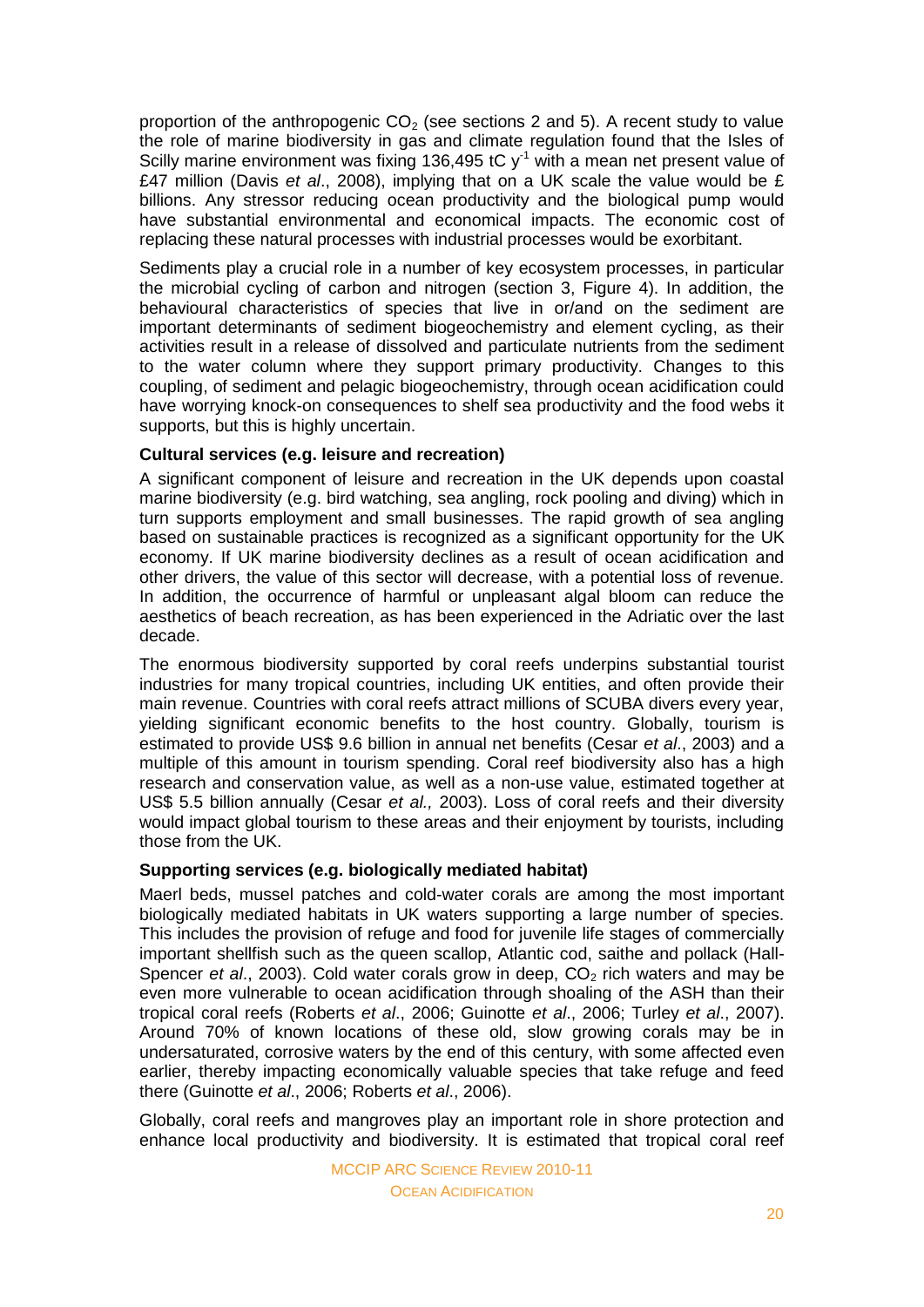calcification rates will decrease with decreasing  $CaCO<sub>3</sub>$  saturation so that reef erosion will be greater than reef accretion in the next few decades depending on the location of the reef (Kleypas *et al*., 2006). This protective function of reefs was valued at US\$ 9.0 billion per year by Cesar *et al*., (2003) so any decline in this function will have a socio-economic impact either through loss of low lying land habitat and infra structure or through a need for investment in shore protection.

In addition to these quantified values, reefs have drawn a mass of medical and pharmaceutical research interest in the pursuit of finding cures for human diseases. Any loss in these roles will have significant socio-economic impacts on the people that depend on these services.

#### **6. References**

- Archer, D. and Brovkin, V. (2008) The millennial atmospheric lifetime of anthropogenic  $CO<sub>2</sub>$ . *Climate Change*, **90**, 283–297.
- Archer, D., M. Eby, V. Brovkin, A. Ridgwell, L. Cao, U. Mikolajewicz, K. Caldeira, K. Matsumoto, G. Munhoven, A. Montenegro, and K. Tokos Atmospheric lifetime of fossil-fuel carbon dioxide, *Annual Reviews of Earth and Planetary Sciences,* **37**, 117-134 (2009).
- Armstrong, R.A., Lee, C., Hedges, J.I., Honjo, S. and Wakeham, S.G. (2002) A new, mechanistic model for organic carbon fluxes in the ocean: based on the quantitative association of POC with ballast minerals. *Deep-Sea Research II*, **49**, 219-236.
- Arnold K.E., Findlay H.S., Spicer J.I., Daniels C.L. and Boothroyd D. (2009) Effects of hypercapnia-related acidification on the larval development of the European lobster, *Homarus gammarus* (L.). *Biogeosci.*, **6**, 1747-1754
- Barker, S., Higgins, J. A. and Elderfield H. (2003) The future of the carbon cycle: review, calcification response, ballast and feedback on atmospheric CO2. *Philosophical Transactions of the Royal Society, A*, **361**, 1977.
- Beaumont, N. J., Austen, M. C., Mangi, S. C. & Townsend, M. (2008) Economic valuation for the conservation of marine biodiversity. *Marine Pollution Bulletin,* **56,** 386-396.
- Bellerby, R.G.J., Schulz, K.G., Riebesell, U., Neill, C., Nondal, G., Johannessen, T., and Brown, K.R. (2007) Marine ecosystem community carbon and nutrient uptake stoichiometry under varying ocean acidification during the PeECE III experiment. *Biogeosciences*, **5**, 1517-1527.
- Bibby R, Cleall-Harding P, Rundle S, Widdicombe S, Spicer JI (2007) Ocean acidification disrupts induced defences in the intertidal gastropod *Littorina littoria. Biol. Lett*., **3,** 699-701
- Bibby R, Widdicombe S, Parry H, Spicer J, Pipe R (2008) Effects of ocean acidification on the immune response of the blue mussel *Mytilus edulis*. *Aquat. Biol.*, **2**, 67-74
- Bice, K.L., Birgel, D., Meyers, P.A., Dahl, K.A., Hinrichs, K.-U. and Norris, R.D., (2006) A multiple proxy and model study of Cretaceous upper ocean temperatures and atmospheric CO<sup>2</sup> concentrations, *Paleoceanography*, **21**, PA2002, [doi.org/2010.1029/2005PA001203.](http://dx.doi.org/2010.1029/2005PA001203)
- Blackford, J.C. and Gilbert, F.J. (2007) pH variability and  $CO<sub>2</sub>$  induced acidification in the North Sea. *Journal of Marine Systems*, **64**, 229-241.
- Brownlee C (2009) pH regulation in symbiotic anemones and corals: a delicate balancing act. *Proc. Natl. Acad Sci. USA*, **106**, 16541-16542.
- Caldeira, K. and Wickett, M.E. (2003) Anthropogenic carbon and ocean pH. *Nature*, **425**, 365.
- Cesar, H., Burke, L. and Pet-Soede L. (2003) The economics of worldwide coral reef degradation. Cesar Environmental Economics Consulting (CEEC), 6828GH Arnhem, The Netherlands, 23 pp. [assets.panda.org/downloads/cesardegradationreport100203.pdf](http://assets.panda.org/downloads/cesardegradationreport100203.pdf)
- Charlson, R.J., Lovelock, J.E., Andreae, M.O. and Warren, S.G. (1987). Oceanic phytoplankton, atmospheric sulphur, cloud albedo and climate. *Nature*, **326**, 655-661.
- Checkley D.M., Dickson A.G., Takahashi M., Radish J.A., Eisenkolb N..and Asch R .(2009) Elevated CO<sup>2</sup> enhances otolith growth in young fish. *Science*, **324**, 1683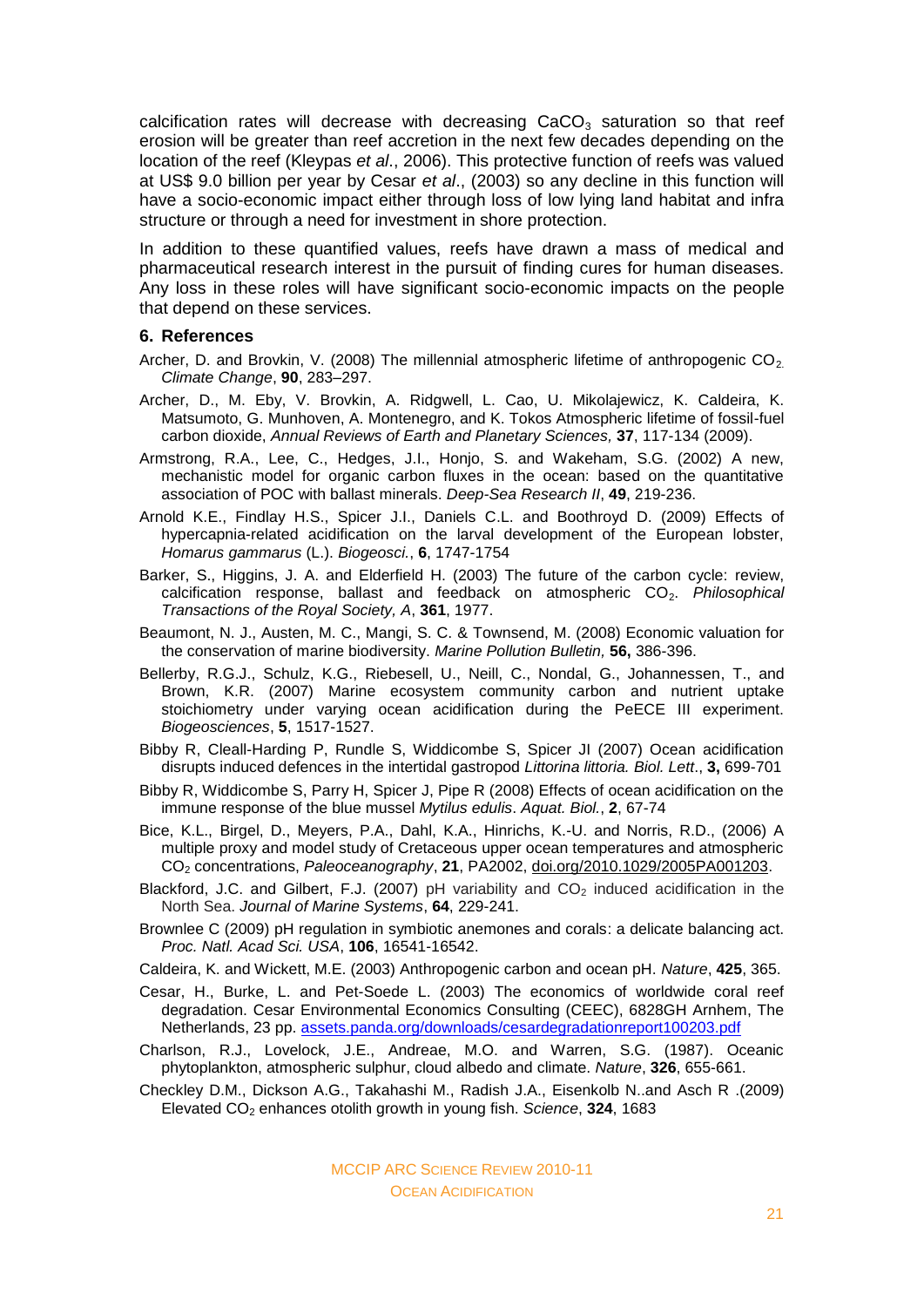- Comeau, S., Gorsky, G., Jeffree, R., Teyssié, J.-L., and Gattuso, J.-P. (2009) Impact of ocean acidification on a key Arctic pelagic mollusc (*Limacina helicina*), *Biogeosciences*, **6**, 1877- 1882.
- Davis, C., Beaumont, N.J., Mangi, S.C., Smyth, T. and Austen M. (2008) The economic value of marine biodiversity: CO<sub>2</sub> regulation. *Conservation Biology*, submitted.
- Dashfield S.L., Somerfield P.J., Widdicombe S., Austen M.C., Nimmo M (2008) Impacts of ocean acidification and burrowing urchins on within-sediment pH profiles and subtidal nematode communities. *J. Exp. Mar. Biol. Ecol.*, **365**, 46-52
- Defra (2008) Department for Environment, Food and Rural Affairs, "Aquaculture" [www.defra.gov.uk/fish/fishfarm/aquaculture.html](http://www.defra.gov.uk/fish/fishfarm/aquaculture.html)
- De Nooijer, LJ., Toyofuku T, Oguri K, Nomaki H, Kitazato H (2008) Intracellular pH distribution in foraminifera determined by the fluorescent probe HPTS. *Limnol. Oceanogr*., **6,** 610-618
- Dickens, G.R., O'Neil, J.R., Rea, D.K. and Owen, R.M. (1995) Dissociation of oceanic methane hydrate as a cause of the carbon isotope excursion at the end of the Paleocene. *Paleoceanography*, **10**, 965-971.
- Doney, S.C., Fabry, V.J., Feely, R.A. and Kleypas, J.A. (2009) Ocean Acidification: The Other CO2 Problem. *Annual Review Marine Science*, **1**, 169-192.
- Dowsett, H., Barron, J. and Poore, R., (1996) Middle Pliocene sea surface temperatures: a global reconstruction. *Marine Micropaleontology*, **27**, 13-25.
- Dupont, S., Havenhand, J., Thorndyke, W., Peck, L., and Thorndyke, M. (2008) CO<sub>2</sub>-driven ocean acidification radically affects larval survival and development in the brittlestar *Ophiothrix fragilis*. *Marine Ecology Progress Series*, *373*, 285-294.
- Edwards, M., Beaugrand, G., John, A. W. G., Johns, D. G., Licandro, P., McQuatters-Gollop, A. and Reid, P. C. 2009. Ecological Status Report: results from the CPR survey 2007/2008. SAHFOS Technical Report, 6: 1-12. Plymouth, U.K. ISSN 1744-0750.
- Ellis R.P., Bersey J., Rundle S.D., Hall-Spencer J.M. and Spicer J.I. (2009) Subtle but significant effects of CO<sup>2</sup> acidified seawater on embryos of the intertidal snail, *Littorina obtusata*. *Aquat. Biol.*, **5**, 41-48
- Engel, A., Schulz, K.G., Riebesell, U., Bellerby, R., Delille B. and Schartau, M. (2008) Effects of CO<sup>2</sup> on particle size distribution and phytoplankton abundance during a mesocosm bloom experiment (PeECE II). *Biogeosciences*, **5**, 509-521.
- Epica Community Members (2006) One-to-one coupling of glacial climate variability in Greenland and Antarctica. *Nature*, **444**, 195-198.
- European Parliament Report (2004) The fishmeal and fish oil industry its role in the Common Fisheries Policy. Fish, 113.
- Fabry, V.J. (1990) Shell growth rates of pteropod and heteropod mollusks and aragonite production in the open ocean: implications for the marine carbonate system. *Journal of Marine Research*, **48**, 209–222.
- Fabry, V. J., Seibel, B. A., Feely, R. A. and Orr, J. C. (2008) Impacts of ocean acidification on marine fauna and ecosystem processes. *ICES Journal of Marine Science*, **65**, 414-432.
- Fabry, V. J., Langdon, C., Balch, W.M., Dickson, A.G., Feely, R. A., Hales, B., Hutchins, D. A., Kleypas, J. A., and Sabine, C. L. (2008) Ocean acidification's effects on marine ecosystems and biogeochemistry. Eos, *Transactions American Geophysical Union*, **89**, 143-143.
- Feely, R.A., Sabine, C.L., Lee, K., Berelson, W., Kleypas, J., Fabry, V.J. and Millero, F.J. (2004) Impact of anthropogenic  $CO<sub>2</sub>$  on the  $CaCO<sub>2</sub>$  system in the ocean. *Science*, **305**, 362–366.
- Feely, R.A., Sabine, C.L., Hernandez-Ayon, J.M., Lanson, D. and Hales, B. (2008) Evidence for upwelling of corrosive "acidified" water onto the continental shelf. *Science*, **320**, 1490- 1492
- Feng, Y., Warner, M.E., Zhang, Y., Sun, J., Fu, F.-X. and Rose, J.M., Hutchins D.A. (2008) Interactive effects of increased  $pCO<sub>2</sub>$ , temperature and irradiance on the marine coccolithophore *Emiliania huxleyi* (Prymnesiophceae). *J. Phycol.*, **43**, 87-98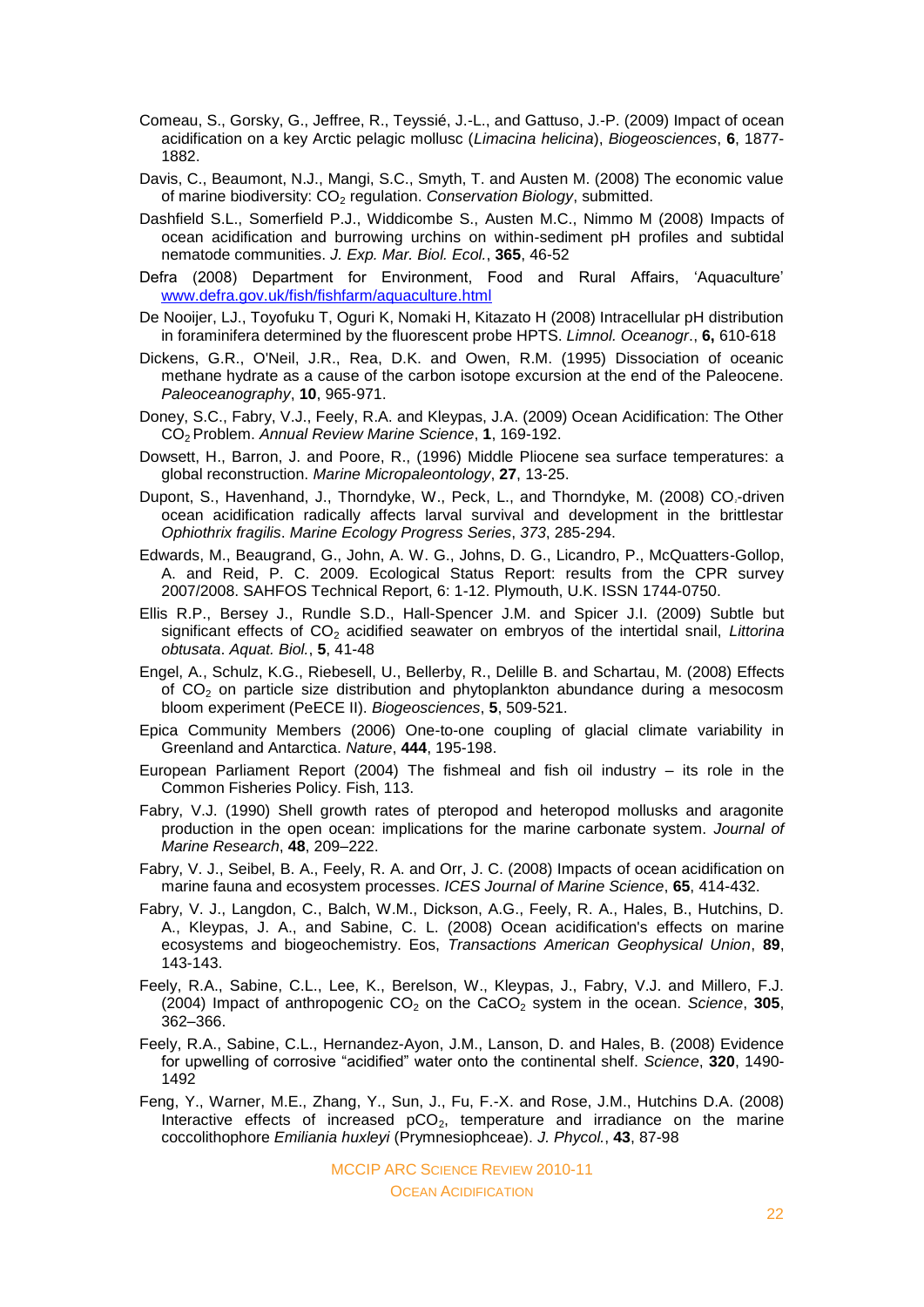- Fernand, L. and Brewer, P. (2008). Changes in sea surface  $CO<sub>2</sub>$  and pH in ICES shelf sea ecosystems. *ICES Cooperative Research Report*, **290**.
- Findlay, H.S., Kendall, M.A., Spicer, J.I. and Widdicombe, S. (2009) Future high  $CO<sub>2</sub>$  in the intertidal may compromise adult barnacle *Semibalanus balanoides* survival and embryonic development rate. *Mar. Ecol. Prog. Ser.,* **389**, 193-202
- Gazeau, F., Quiblier, C., Jansen, J.M., Gattuso, J.P., Middelburg, J.J., and Heip, C.H.R. (2007) Impact of elevated CO<sub>2</sub> on shellfish calcification. *Geophysical Research Letters*, 34, L07603 doi:10.1029/2006GL028554.
- Gehlen, M., Gangstø, R., Schneider, B., Bopp, L., Aumont, O. and Ethe, C. (2007) The fate of pelagic CaCO3 production in a high CO2 ocean: A model study, *Biogeosciences*, **4**, 505- 519.
- Gooding, R.A., Harley, C.D.G. and Tang, E. (2009) Elevated water temperature and carbon dioxide concentration increase the growth of a keystone echinoderm. *Proc. Nat. Acad. Sci. USA,* published online before print May 26, 2009, doi:10.1073/pnas.0811143106
- Goodwin, P., Williams, R. G., Ridgwell, A. and Follows, M. J. (2009). Climate forcing under stabilised atmospheric carbon dioxide, *Nature Geoscience* , doi:10.1038/ngeo416.
- Guinotte, J.M. and Fabry, V.J. (2008) Ocean Acidification and Its Potential Effects on Marine Ecosystems, *Annual New York Acadamy of Science*, **1134**, 320–342.
- Guinotte, J.M., Orr, J., Cairns, S., Freiwald, A., Morgan, L. and George, R. (2006) Will human induced changes in seawater chemistry alter the distribution of deep-sea scleractinian corals? *Frontiers in Ecology and Environment*, **4**, 141–146.
- Hall-Spencer, J.M., Grall, J. and Moore, P.G. (2003) Bivalve fishing and maerl-bed conservation in France and the UK - retrospect and prospect Atkinson. *Aquatic Conservation: Marine and Freshwater Ecosystems*, **13**, 33-41.
- Hall-Spencer, J.M., Rodolfo-Metalpi, R., Martin, S., Ransome, R., Fine M., Turner, S.M., Rowley S.J., Tedesco D. and Buia, M.-C. (2008) Volcanic carbon dioxide vents show ecosystem effects of ocean acidification. *Nature*, doi:10.1038/nature07051.
- Havenhand, J.N., Buttler, F.-R., Thorndyke, M.C. and Williamson, J.E. (2008) Near-future levels of ocean acidification reduce fertilization success in a sea urchin. *Current Biology*, **18**, R651-R652.
- Heinze, C. (2004) Simulating oceanic CaCO3 export production in the greenhouse, *Geophysical Research Letters,* **13**, doi:10.1029/2004GL020613.
- Hinga, K.R. (2002) Effects of pH on coastal marine phytoplankton. *Mar. Ecol. Prog. Ser.,* **238**, 281–300
- Hoegh-Guldberg, O., Mumby, P.J., Hooten, A. J, Steneck, R.S., Greenfield, P., Gomez, E., Harvell, C.D., Sale, P.F., Edwards, A.J., Caldeir,a K, Knowlton, N, Eakin, C.M., Iglesias-Prieto, R., Muthiga, N., Bradbury, R.H., Dubi, A., and Hatziolos, M.E. (2008) Coral reefs under rapid climate change and ocean acidification. *Science*, **318**, 1737-1742.
- Hopkins, F.E., Turner, S.M., Nightingale, P.D. Steinke, M., Bakker, D. and Liss P.S. (2010) Ocean acidification and marine trace gas emissions. *Proc. Nat. Acad. Ss*. **107**, 760-765.
- Huesemann, M.H., Skillman, A.D. and Crecelius, E.A. (2002) The inhibition of marine nitrification by disposal of carbon dioxide. *Marine Pollution Bulletin*, **44**, 142–148.
- Irwin, C. and Padia, T. (eds) 2009. UK Sea Fisheries Statistics 2008. Department for Environment, Food and Rural Affairs, Defra, London 99pp.
- Iglesias-Rodriguez,D. M., , Halloran, P. R., Rickaby, R. E. M., Hall, I. R., *et al.* (2008) Phytoplankton calcification in a high-CO2 world, *Science*, **320**, 336–340.
- International Pearl Convention (2007) [pearlnews-goestaf.blogspot.com/2007/11/sheikha-mai](http://pearlnews-goestaf.blogspot.com/2007/11/sheikha-mai-opens-first-international.html)[opens-first-international.html](http://pearlnews-goestaf.blogspot.com/2007/11/sheikha-mai-opens-first-international.html)
- IPCC (2007) Climate Change 2007: The physical science basis. Summary for policymakers. Contribution of working group I to the fourth assessment report. The Intergovernmental Panel on Climate Change, [www.ipcc.ch/SPM2feb07.pdf](http://www.ipcc.ch/SPM2feb07.pdf)
- Jackson, JBC (2008) Ecological extinction and evolution in the brave new ocean. *Proceedings of National Academy of Sciences, USA*, **105**, 11458-11465.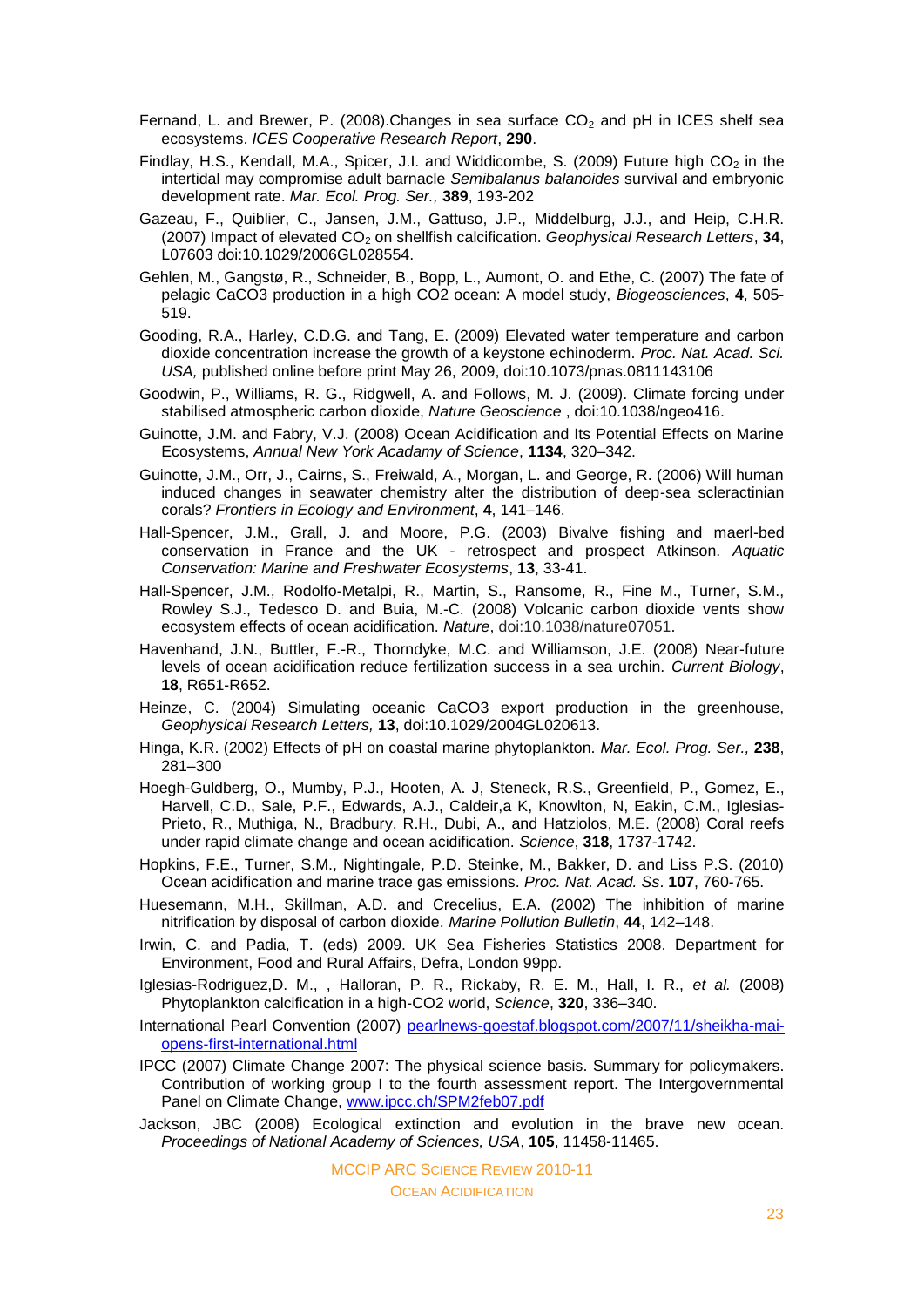- Keeling, H. Brix, and Gruber, N. (2004) Seasonal and long-term dynamics of the upper ocean carbon cycle at Station ALOHA near Hawaii, *Glob. Biogeochem. Cycle,* **18,** doi:10.1029/2004GB002227.
- Kleypas, J.A., Feely, R.A., Fabry, V.J., Langdon, C., Sabine C.L. and Robbins, L.L. (2006) Impacts of ocean acidification on coral reefs and other marine calcifiers: a guide for future research. Report of a workshop held 18–20 April 2005, St Petersburg, FL, sponsored by NSF, NOAA, and the US Geological Survey, 1-88.
- Kurihara, H., and Ishimatsu, A. (2008) Effects of high CO<sub>2</sub> seawater on the copepod (Acartia *tsuensis)* through all life stages and subsequent generations. *Marine Pollution Bulletin*, **56**, 1086-1090.
- Kurihara, H. Shimode, S. and Shirayama, Y. (2004) Effects of raised  $CO<sub>2</sub>$  concentration on the egg production rate and early development of two marine copepods (*Acartia steueri* and *Acartia erythraea*). *Mar. Poll. Bull.*, **49**, 721-727.
- Langer, G., Geisen, M., Baumann, K.-H., Klas, J., Riebesell, U., Thoms, S. and Young, J.R. (2006), Species-specific responses of calcifying algae to changing seawater carbonate chemistry, *Geochemistry Geophysics Geosystems*, **7**, Q09006, [doi:09010.01029/02005GC001227.](http://dx.doi.org/09010.01029/02005GC001227)
- Langer, G.. Nehrke, G., Probert, I., Ly, J. and P. Ziveri (2009) Strain-specific responses of Emiliania huxleyi to changing seawater carbonate chemistry, *Biogeosciences Discuss*., **6**, 4361-4383, 2009
- Maier C., Hegeman J., Weinbauer M.G., Gattuso J.-P. (2009) Calcification of the cold-water coral *Lophelia pertusa* under ambient and reduced pH. *Biogeosci. Discuss.*, **6**, 1875-1901
- Manzello, D.P., Kleypas, J.A., Budd, D.A., Eakin, C.M., Glynn, P.W and Langdon, C. (2008) Poorly cemented coral reefs of the eastern tropical Pacific: Possible insights into reef development in a high-CO<sub>2</sub> world. *Proc. Nat. Acad. Sci. USA*, 105, 10450-10455
- Marshal,l D.J,, Santos, J.H., Leung, K.M.Y. and Chak, W.H.(2008) Correlations between gastropod shell dissolution and water chemical properties in a tropical estuary. *Mar. Environ. Res.*, **66**, 422-429
- Martin, S.and Gattuso, J.-P.(2009) Response of Mediterranean coralline algae to ocean acidification and elevated temperature. *Global Change Biol*., **15,** 2089-2100
- Martin, S., Rodolfo-Metalpa, R., Ransome, R., Rowley, S., Buia, M.-C., Gattuso, J.-P., and Hall-Spencer, J. (2008) Effects of naturally acidified seawater on seagrass calcareous epibionts, *Biology Letters*, **4**, 689-692.
- McDonald, M.R., McClintock, J.B., Amsler ,C.D., Rittschof, D., Angus, R.A., Orihuela, B.and Lutostanski, K. (2009) Effects of ocean acidification over the life history of the barnacle *Amphibalanus amphitrite*. *Mar. Ecol. Prog. Ser*., **385,** 179-187
- Metzger,. R., Sartoris,, F.J., Langenbuch, M.. and Pörtner, H.O.(2007) Influence of elevated CO<sup>2</sup> concentrations on thermal tolerance of the edible crab *Cancer pagurus*. *J. Therm. Biol.*, **32**, 144-151
- Michaelidis, B., Ouzounis, C., Paleras, A. and Pörtner, H.O. (2005) Effects of long-term moderate hypercapnia on acid–base balance and growth rate in marine mussels *Mytilus galloprovincialis. Marine Ecology Progress Series*, **293**, 109–118.
- Miles, H., Widdicombe, S., Spicer, J.I. and Hall-Spencer, J. (2007) Effects of anthropogenic seawater acidification on acid–base balance in the sea urchin *Psammechinus miliaris. Marine Pollution Bulletin*, **54**, 89-96.
- Millenium Ecosystem Assessment (2003) Ecosystems and Human Well-being: A Framework for Assessment. Chapter 2: Ecosystems and Their Services. [www.millenniumassessment.org](http://www.millenniumassessment.org/)
- Munday, P.L., Dixson, D.L., Donelson, J.M., Jones, G.P., Pratchett, M.S., Devitsina, G.V. and Døving, K.B. (2009) Ocean acidification impairs olfactory discrimination and homing ability of a marine fish. *Proc. Nat. Acad. Sci. USA*, **106**, 1848-1852
- Orr, J.C., Fabry, V.J., Aumont, O., Bopp, L., Doney, S.C., Feely, R.A., Gnanadesikan, A., Gruber, N., Ishida, A., Joos, F., Key, R.M., Lindsay, K. , Maier-Reimer, E., Matear, R,. Monfray, P., Mouchet, A., Najjar, R.G., Plattner, G.-K., Rodgers, K.B., Sabine, C.L.,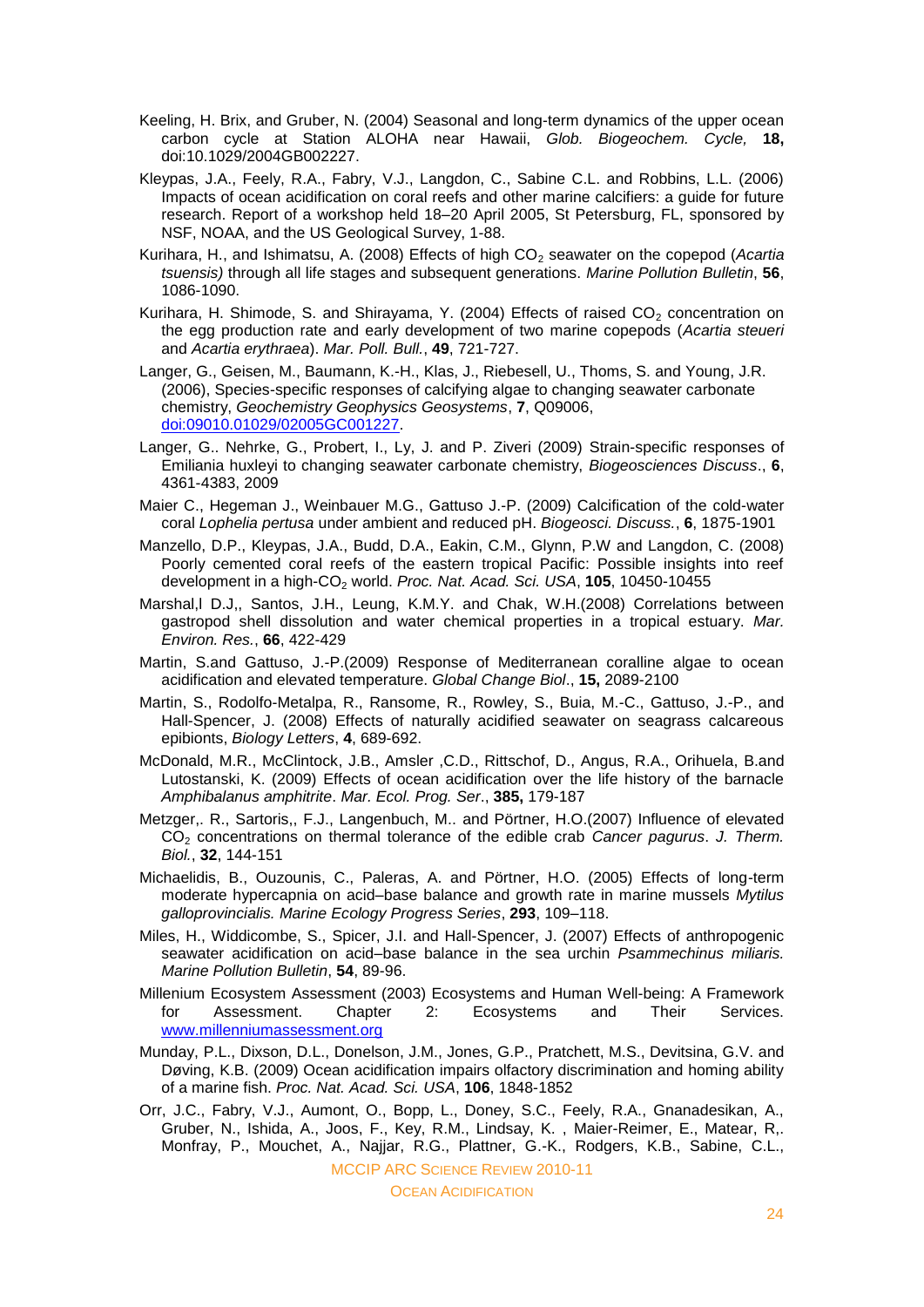Sarmiento, J.L., Schlitzer, R., Slater, R.D., Totterdell, I.J., Weirig, M.-F., Yamanaka ,Y. and Yool, A. (2005) Anthropogenic ocean acidification over the twenty-first century and its impact on calcifying organisms. *Nature*, **437**, 681-686.

- Pane, E.F. and Barry, J.P. (2007) Extracellular acid–base regulation during short-term hypercapnia is effective in a shallow water crab, but ineffective in a deep-sea crab. *Marine Ecology Progress Series*, **334**, 1–9.
- Parker, L.M., Ross, P.M.and O"Connor, W.A. (2009) The effect of ocean acidification and temperature on the fertilization and embryonic development of the Sydney rock oyster *Saccostrea glomerata* (Gould 1850). *Global Change Biol*., **15,** 2123-2136
- Pauly, D., J. Alder, A. Bakun, S. Heileman, K.H. Kock, P. Mace, W. Perrin, K. Stergiou, and 46 Coauthors (2005) Marine fisheries systems. *Ecosystems and human well-being volume 1:*47 *current state & trends*, Hassan, R., R. Scholes, and N. Ash, Eds., Island Press, Washington, 48 DC, 477-511.
- Pörtner, H.O., Langenbuch, M. and Michaelidis, B. (2005) Synergistic effects of temperature extremes, hypoxia, and increases in  $CO<sub>2</sub>$  on marine animals: from Earth history to global change. *Journal Geophysical Research*, **110**, C09S10, doi:10.1029/2004JC002561.
- Raven, J.A. (1986) Physiological consequences of extremely small size for autotrophic organisms in the sea. In "Photosynthetic Picoplankton" (T. Platt and W.K.W. Li, eds.), *Canadian Bulletin Fisheries Aquatic Science*, **214**, 1-583.
- Ridgwell, A. and Schmidt, D.N., 2010. Past constraints on the vulnerability of marine calcifiers to massive carbon dioxide release. *Nature Geosci*, **3**(3): 196-200.
- Ridgwell, A., Zondervan, I., Hargreaves, J., Bijma, J. and Lenton, T. (2007) Assessing the potential long-term increase of oceanic fossil fuel  $CO<sub>2</sub>$  uptake due to 'CO2-calcification feedback'. *Biogeosciences,* **4**, 481-492.
- Ridgwell, A., Schmidt, D. N., Turley, C., Brownlee, C., Maldonado, M. T., Tortell, P., and Young, J. R., From laboratory manipulations to Earth system models: scaling calcification impacts of ocean acidification, *Biogeosciences* **6**, 261.
- Riebesell, U., Zondervan, I., Rost, B., Tortell, P. D., Zeebe, R. E. and Morel, F. M. M. (2000) Reduced calcification of marine plankton in response to increased atmospheric  $CO<sub>2</sub>$ . *Nature*, **407**, 364–367.
- Riebesell, U., Schulz, K.G., Bellerby, R.G.J., Botros, M., Fritsche, P., Meyerhöfer, M., Neill, C., Nondal, G., Oschlies, A., Wohlers, J. and Zöllner, E. (2007) Enhanced biological carbon consumption in a high CO<sub>2</sub> ocean. *Nature*, **450**, 545–548.
- Roberts, J.M., Wheeler, A.J. and Freiwald, A. (2006) Reefs of the deep: the biology and geology of cold-water coral ecosystems. *Science*, **312**, 543–547.
- Royal Society (2005) Ocean acidification due to increasing atmospheric carbon dioxide. Policy document 12/05 Royal Society, London. The Clyvedon Press Ltd, Cardiff.
- Sabine, C.L., Feely, R.A., Gruber, N., Key, R.M., Lee, K., Bullister, J.L., Wanninkhof, R., Wong, C.S., Wallace, D.W.R., Tilbrook, B., Millero, F.J., Peng, T.H., Kozyr, A., Ono T. and Rios A.F. (2004) The oceanic sink for anthropogenic CO<sub>2</sub>. *Science*, **305**, 367–371.
- Santana-Casiano, J.M., González-Dávila, M., Rueda, M.-J., Llinás, O. and González-Dávila, E.-F. (2007) The interannual variability of oceanic  $CO<sub>2</sub>$  parameters in the northeast Atlantic subtropical gyre at the ESTOC site. *Global Biogeochemical Cycles*, **21**, GB1015, doi:1010.1029/2006GB002788.
- Seki, O., Foster, G.L., Schmidt, D.N., Mackensen, A., Kawamura, K. and Pancost, R.D., 2010. Alkenone and boron based Plio-Pleistocene pCO<sub>2</sub> records. *Earth and Planetary Science Letters*, **292**, 201-211.
- Shirayama, Y. and Thornton, H. (2005) Effect of increased atmospheric  $CO<sub>2</sub>$  on shallow water marine benthos. *Journal of Geophysical Research*, **110**, C09S08.
- Siegenthaler, U., Stocker, T.F., Monnin, E., Luthi, D., Schwander, J., Stauffer, B., Raynaud, D., Barnola, J.-M., Fischer, H., Masson-Delmotte, V. and Jouzel, J., (2005) Stable Carbon Cycle-Climate Relationship During the Late Pleistocene, *Science*, **310**, 1313-1317.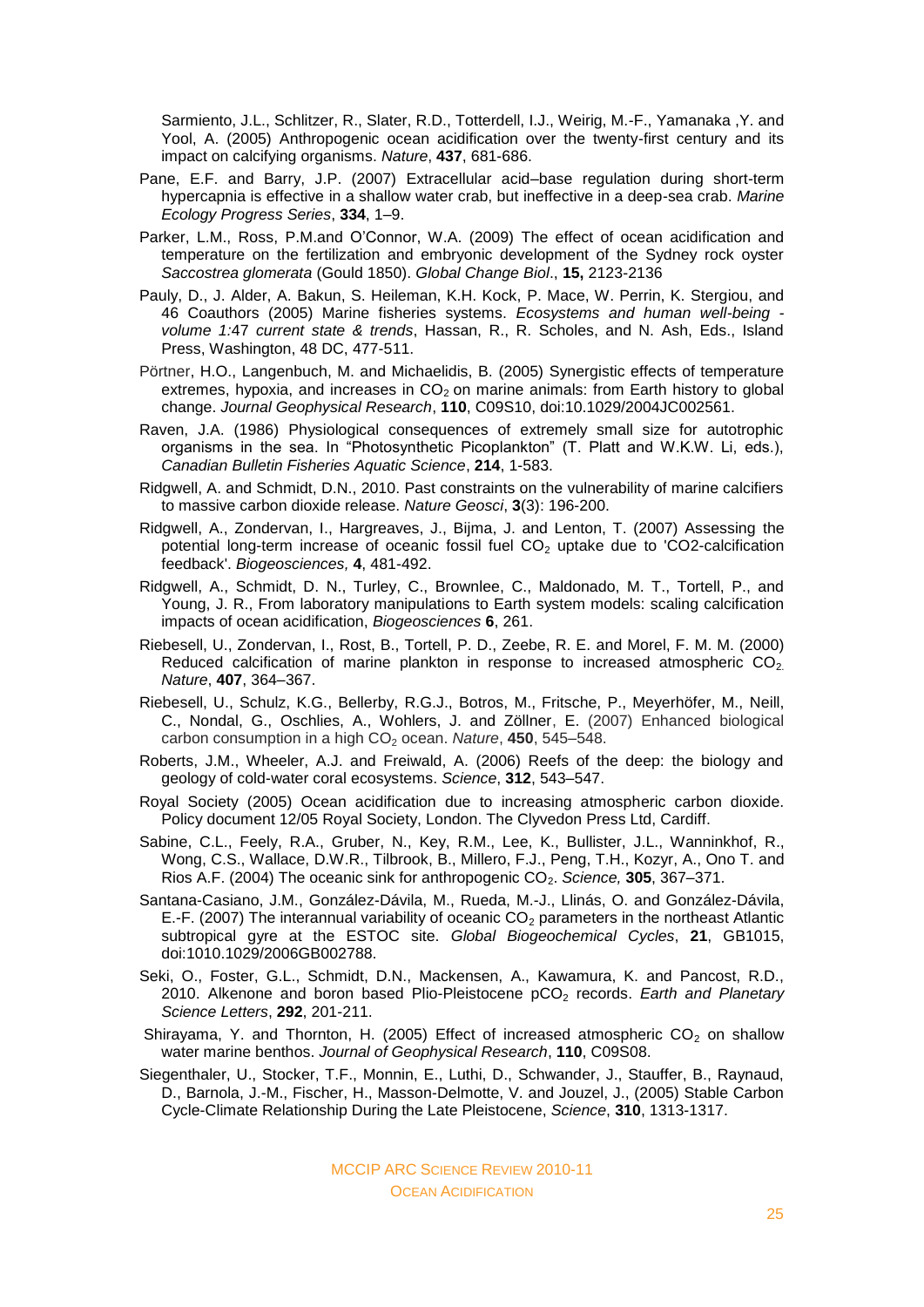- Silverman, J., Lazar, B., Cao, L., Caldeira, K. and Erez, J, (2009) Coral reefs may start dissolving when atmospheric CO<sup>2</sup> doubles. *Geophys. Res. Lett*. **36**, L05606, doi:10.1029/2008GL036282
- Sluijs, A., Bowen, G.J., Brinkhuis, H., Lourens, L.J. and Thomas, E. (2007) The Palaeocene-Eocene Thermal Maximum super greenhouse: biotic and geochemical signatures, age models and mechanisms of global change, in: Williams, M., Haywood, A.M., Gregory, F.J. and Schmidt, D.N., (Eds), Deep time perspectives on climate change - marrying the signal from computer models and biological proxies, TMS Special Publication 2, The Geological Society of London, London.
- Sluijs, A., Pross, J. and Brinkhuis, H. (2005) From greenhouse to icehouse; organic-walled dinoflagellate cysts as paleoenvironmental indicators in the Paleogene. *Earth-Science Reviews*, **68**, 291-315.
- Solomon, S., Qin, D., Manning, M., Chen, Z., Marquis, M., Averyt, K.B., Tignor, M. and Miller, H.L., (Eds) (2007) Climate Change 2007: The Physical Science Basis. Contribution of Working Group I to the Fourth Assessment Report of the Intergovernmental Panel on Climate Change, Cambridge University Press, Cambridge.
- Speijer, R.P., Schmitz, B. and van der Zwaan, G.J. (1997) Benthic foraminiferal extinction and repopulation in response to latest Paleocene Tethyan anoxia. *Geology*, **27**, 683–686.
- Spicer, J.I., Raffo, A. and Widdicombe, S. (2007) Influence of  $CO<sub>2</sub>$ -related seawater acidification on extracellular acid–base balance in the velvet swimming crab *Necora puber*. *Marine Biology*, **227**, 551-560.
- Steinacher, M., Joos, F., Frölicher, T.L., Plattner, G.-K. and Doney, S.C. (2009) Imminent ocean acidification in the Arctic projected with the NCAR global coupled carbon cycleclimate model. *Biogeosci*., **6,** 515-533
- Tambutte, E., Allemand, D., Mueller, E. and Jaubert. J. (1996) A compartmental approach to the mechanism of calcification in hermatypic corals. *J. Exp. Biol,* **199**, 1029-1041
- Thingstad, T.F., Bellerby, R.G.J., Bratbak, G., Børsheim, K.Y., Egge, J.K., Heldal, M., Larsen, A., Neil, C., Nejstgaard, J., Norland, S., Sandaa, R.-A., Skjoldal, E.F., Tanaka, T., Thyrhaug, R. and Töpper, B. (2008) Counterintuitive carbon-to-nutrient coupling in an Arctic pelagic ecosystem, *Nature*, **455**, 387-391.
- Thomas, E. (2007) Cenozoic mass extinctions in the deep sea: what perturbs the largest habitat on earth? In: Large Ecosystem Perturbations: Causes and Consequences, Geological Society of America Special Paper, edited by S. Monechi, *et al.*, pp. 1-23.
- Tortell, P.D., Payne, C.D., Li, Y., Trimborn, S., Rost, B., Smith, W.O., Riesselman, C., Dunbar, R.B., Sedwick, P. and DiTullio, G.R. (2008)  $CO<sub>2</sub>$  sensitivity of Southern Ocean phytoplankton. *Geophysical Research Letters*, **35**, L04605, doi:10.1029/2007GL032583
- Turley, C.M. (2000) Bacteria in the deep-sea benthic boundary layer and sediment water interface of the NE Atlantic: A Review. *FEMS Microbial Ecology,* **1154**, 1-11.
- Turley, C.M. (2006) Ocean acidification and its impacts. In: Confronting Climate Change: Critical Issues for New Zealand. Edited by Ralph Chapman, Jonathan Boston and Margot Schwass, Published by Victoria University Press, 125-133.
- Turley, C.M., Roberts, J.M. and Guinotte, J.M. (2007) Corals in deep-water: Will the unseen hand of ocean acidification destroy cold-water ecosystems? *Coral Reefs*, **26**, 445-448.
- Tyrrell, T., Holligan, P. and Mobley, C. (1999) Optical impacts of oceanic coccolithophore blooms, *Journal Geophysical Research*, **104**, 3223-3241.
- Vogt, M., Steinke, M., Turner, S., Paulino, A., Meyerhöfer, M., Riebesell, U., LeQuéré, C., and Liss, P. (2008) Dynamics of dimethylsulphoniopropionate and dimethylsulphide under different CO2 concentrations during a mesocosm experiment, *Biogeosciences*, **5**, 407-419, doi:10.5194/bg-5-407-2008
- Widdicombe, S. and Needham, H.R. (2007) Impact of CO2-induced seawater acidification on the burrowing activity of *Nereis virens* and sediment nutrient flux. *Marine Ecology Progress Series*, **341,** 111–122.
- Widdicombe, S., Dashfield, S.L., McNeill, C.L., Needham, H.R., Beesley, A., McEvoy, A., Øxnevad, S., Clarke, K.R. and Berge, J.A, (2009) Effects of  $CO<sub>2</sub>$  induced seawater